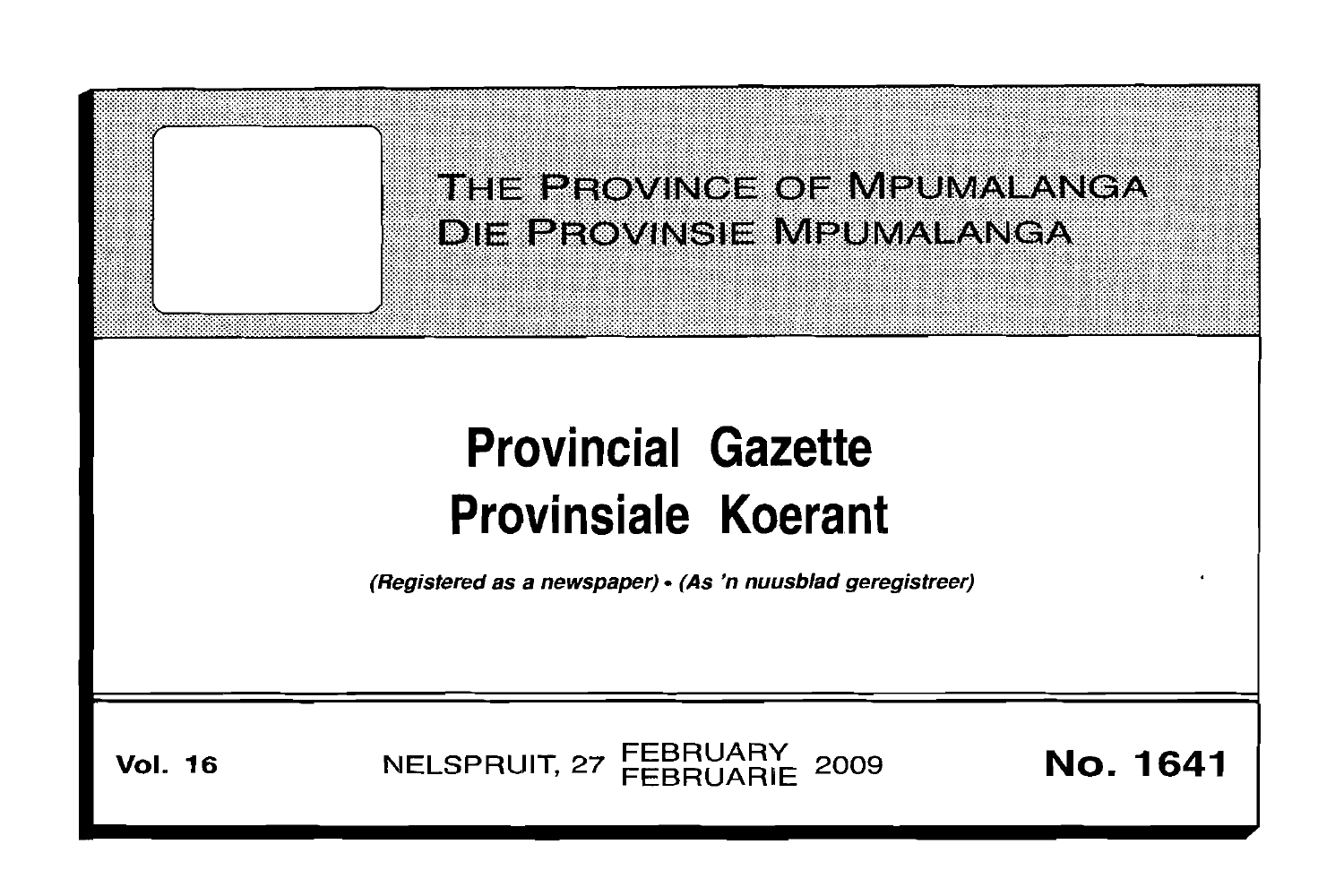No.

# **CONTENTS • INHOUD**

Page Gazette<br>No. No. No. No.

## **GENERAL NOTICES· ALGEMENE KENNISGEWINGS**

| 47 |                                                                                                                   | 8  | 1641 |
|----|-------------------------------------------------------------------------------------------------------------------|----|------|
| 47 |                                                                                                                   | 8  | 1641 |
| 48 | Town-planning and Townships Ordinance (15/1986): Steve Tshwete Amendment Scheme 334                               | 8  | 1641 |
| 48 |                                                                                                                   | 9  | 1641 |
| 49 |                                                                                                                   | 9  | 1641 |
| 49 |                                                                                                                   | 9  | 1641 |
| 51 |                                                                                                                   | 10 | 1641 |
| 51 |                                                                                                                   | 10 | 1641 |
| 52 |                                                                                                                   | 10 | 1641 |
| 52 |                                                                                                                   | 11 | 1641 |
| 54 |                                                                                                                   | 11 | 1641 |
| 54 |                                                                                                                   | 11 | 1641 |
| 55 |                                                                                                                   | 12 | 1641 |
| 55 |                                                                                                                   | 12 | 1641 |
| 56 | Town-planning and Townships Ordinance (15/1986): Greater Malelane Amendment Scheme 130                            | 12 | 1641 |
| 56 |                                                                                                                   | 13 | 1641 |
| 57 |                                                                                                                   | 13 | 1641 |
| 57 |                                                                                                                   | 13 | 1641 |
| 58 |                                                                                                                   | 14 | 1641 |
| 58 |                                                                                                                   | 14 | 1641 |
| 59 |                                                                                                                   | 15 | 1641 |
| 59 |                                                                                                                   | 15 | 1641 |
| 60 | Town-planning and Townships Ordinance (15/1986): Piet Retief Amendment Schemes 172, 181, 182, 183 & 184           | 15 | 1641 |
| 60 | Ordonnansie op Dorpsbeplanning en Dorpe (15/1986): Piet Retief-wysigingskemas 172, 181, 182, 183 & 184            | 16 | 1641 |
| 61 |                                                                                                                   | 16 | 1641 |
| 61 |                                                                                                                   | 17 | 1641 |
| 62 |                                                                                                                   | 17 | 1641 |
| 62 |                                                                                                                   | 17 | 1641 |
| 63 | Development Facilitation Act, 1995: Establishment of land development area: Portion 23, farm Klipkopje 228 JT and | 18 | 1641 |
| 64 |                                                                                                                   | 19 | 1641 |
| 65 |                                                                                                                   | 19 | 1641 |
|    | LOCAL AUTHORITY NOTICES . PLAASLIKE BESTUURSKENNISGEWINGS                                                         |    |      |
| 49 | Town-planning and Townships Ordinance (15/1986): eMalahleni Local Municipality: Declaration as approved           |    |      |
|    |                                                                                                                   | 21 | 1641 |
| 50 |                                                                                                                   | 25 | 1641 |

51 Local Government: Municipal Property Rates Act (6/2004): Delmas Local Municipality: Public notice calling for inspection of the general valuation roll for the period of 1 July 2009 to 30 June 2013 and the lodging of objections against 26 1641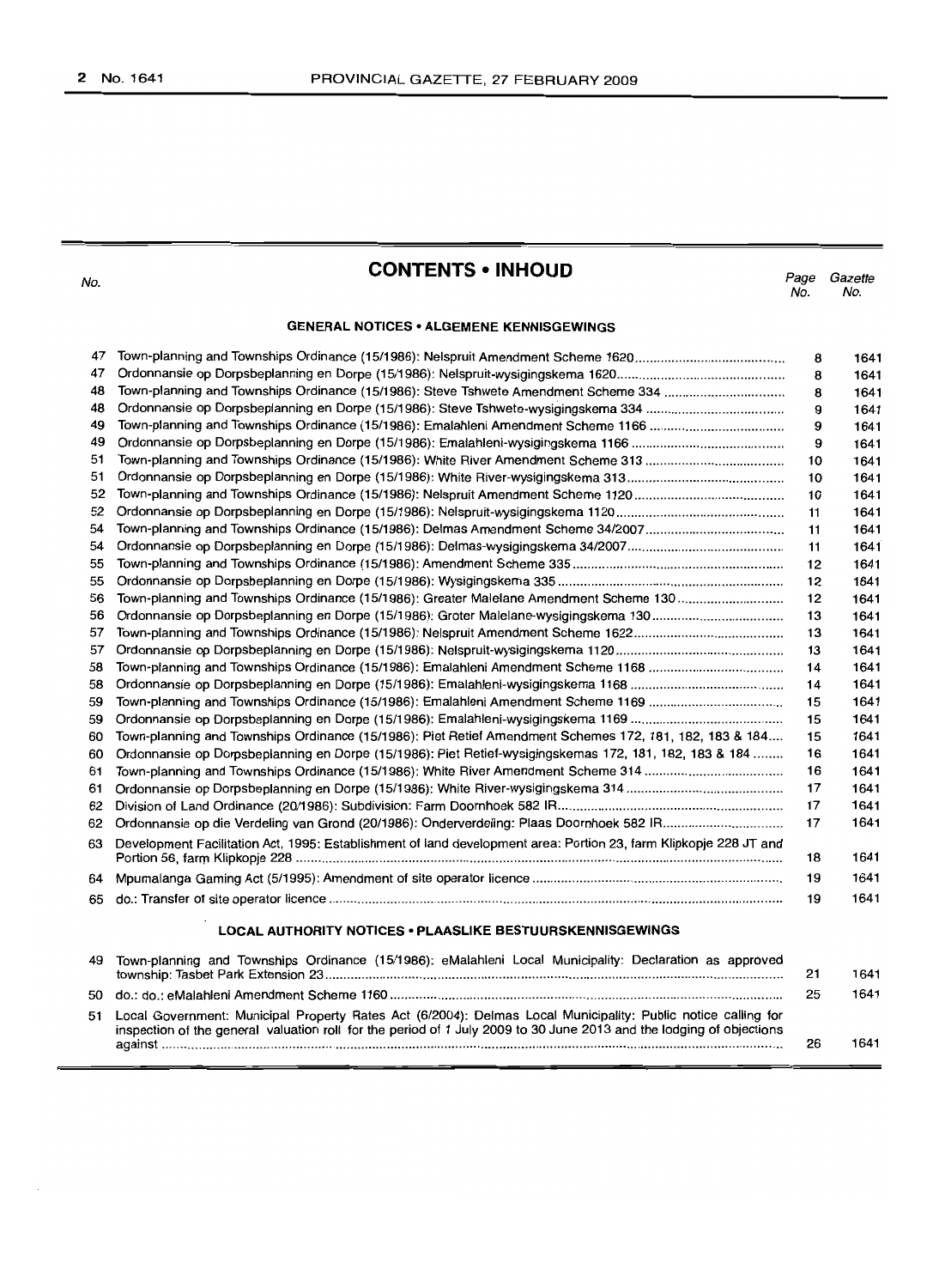| <b>IMPORTANT NOTICE</b>                                                                                                                  |                                                                                                        |  |  |  |
|------------------------------------------------------------------------------------------------------------------------------------------|--------------------------------------------------------------------------------------------------------|--|--|--|
| The                                                                                                                                      |                                                                                                        |  |  |  |
| <b>Mpumalanga Province Provincial Gazette Function</b>                                                                                   |                                                                                                        |  |  |  |
| will be transferred to the                                                                                                               |                                                                                                        |  |  |  |
| <b>Government Printer</b> in Pretoria                                                                                                    |                                                                                                        |  |  |  |
| as from 1 April 2005                                                                                                                     |                                                                                                        |  |  |  |
| <b>NEW PARTICULARS ARE AS FOLLOWS:</b>                                                                                                   |                                                                                                        |  |  |  |
| <b>Physical address:</b>                                                                                                                 | <b>Postal address:</b>                                                                                 |  |  |  |
| <b>Government Printing Works</b><br>149 Bosman Street<br>Pretoria                                                                        | Private Bag X85<br>Pretoria<br>0001                                                                    |  |  |  |
| New contact persons: Louise Fourie Tel.: (012) 334-4686<br>Mrs H. Wolmarans Tel.: (012) 334-4591                                         |                                                                                                        |  |  |  |
| Fax number: (012) 323-8805                                                                                                               |                                                                                                        |  |  |  |
| E-mail address:<br>hester.wolmarans@gpw.gov.za<br>louise.fourie@gpw.gov.za                                                               |                                                                                                        |  |  |  |
| <b>Contact persons for subscribers:</b>                                                                                                  |                                                                                                        |  |  |  |
|                                                                                                                                          | Mrs S. M. Milanzi Tel.: (012) 334-4734<br>Mrs J. Wehmeyer Tel.: (012) 334-4753<br>Fax.: (012) 323-9574 |  |  |  |
| This phase-in period is to commence from 18 March 2005 (suggest date of advert)<br>and notice comes into operation as from 1 April 2005. |                                                                                                        |  |  |  |
| directly to the Government Printing Works, two weeks before the 1st April 2005.                                                          | Subscribers and all other stakeholders are advised to send their advertisements                        |  |  |  |

In future, adverts have to be paid in advance before being published in the Gazette.

**AWIE VAN ZYL** Advertising Manager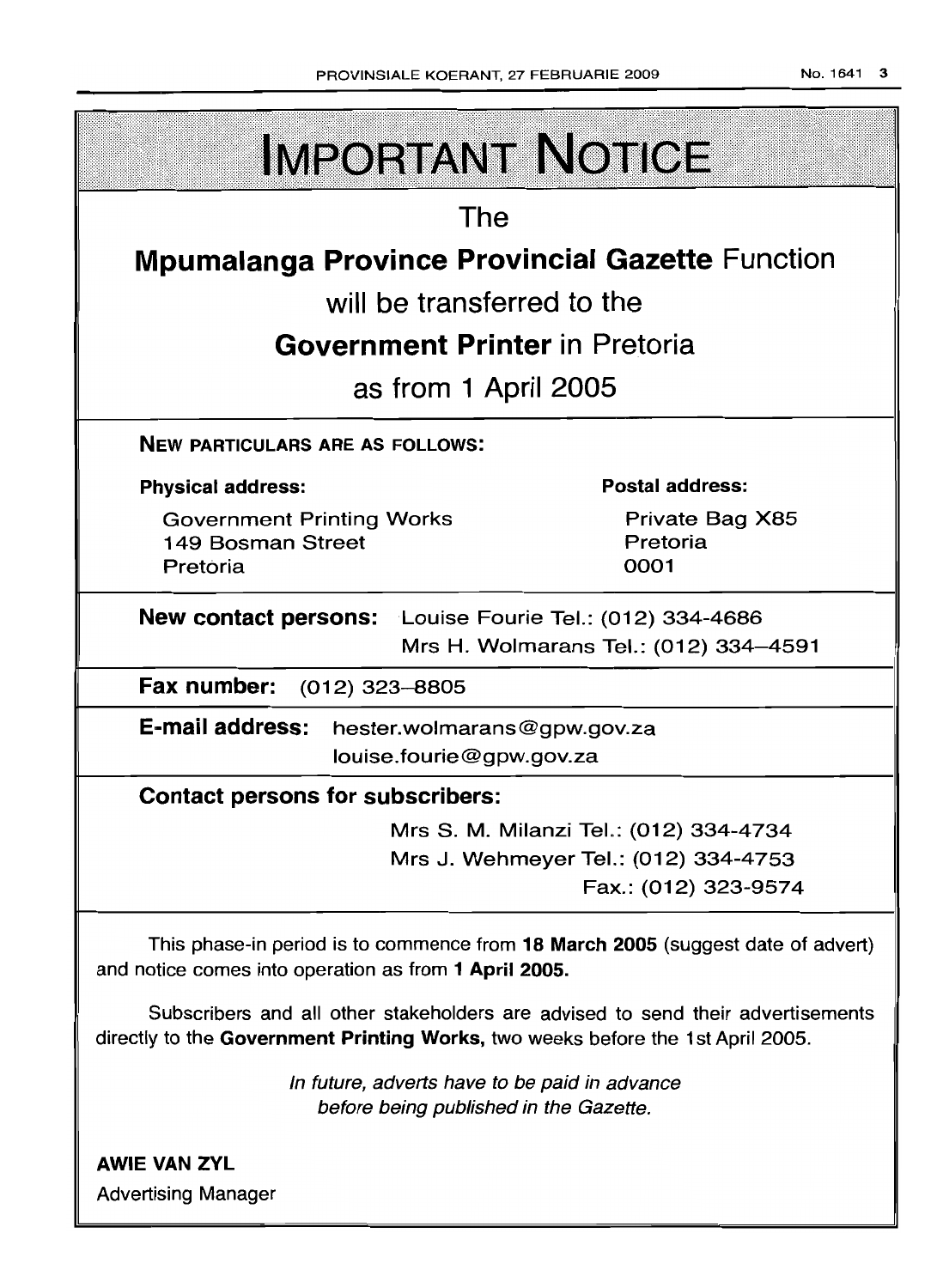IT IS THE CLIENTS RESPONSIBILITY TO ENSURE THAT THE CORRECT AMOUNT IS PAID AT THE CASHIER OR DEPOSITED INTO THE GOVERNMENT PRINTING WORKS BANK ACCOUNT AND ALSO THAT THE REQUISITION/COVERING LETTER TOGETHER WITH THE ADVERTISEMENTS AND THE PROOF OF DEPOSIT REACHES THE GOVERNMENT PRINTING WORKS IN TIME FOR INSERTION IN THE PROVINCIAL GAZETTE.

**No ADVERTISEMENTS WILL BE PLACED WITHOUT PRIOR PROOF OF PRE-PAYMENT.**

# 1/4 page R **1 87.37** Letter Type: Arial Size: 10 Line Spacing: At: Exactly 11 pt **A PRICE INCREASE OF 8,5% WILL BE EFFECTIVE ON ALL TARIFFS FROM 1 MAY 2008** 1/4 page **R 374.75** Letter Type: Arial Size: 10 Line Spacing: At: Exactly 11pt 1/4 page **R 562.13** Letter Type: Arial Size: 10 Line Spacing: At: Exactly 11 pt

1/4 page **R 749.50** Letter Type: Arial Size: 10 Line Spacing: At: Exactly 11pt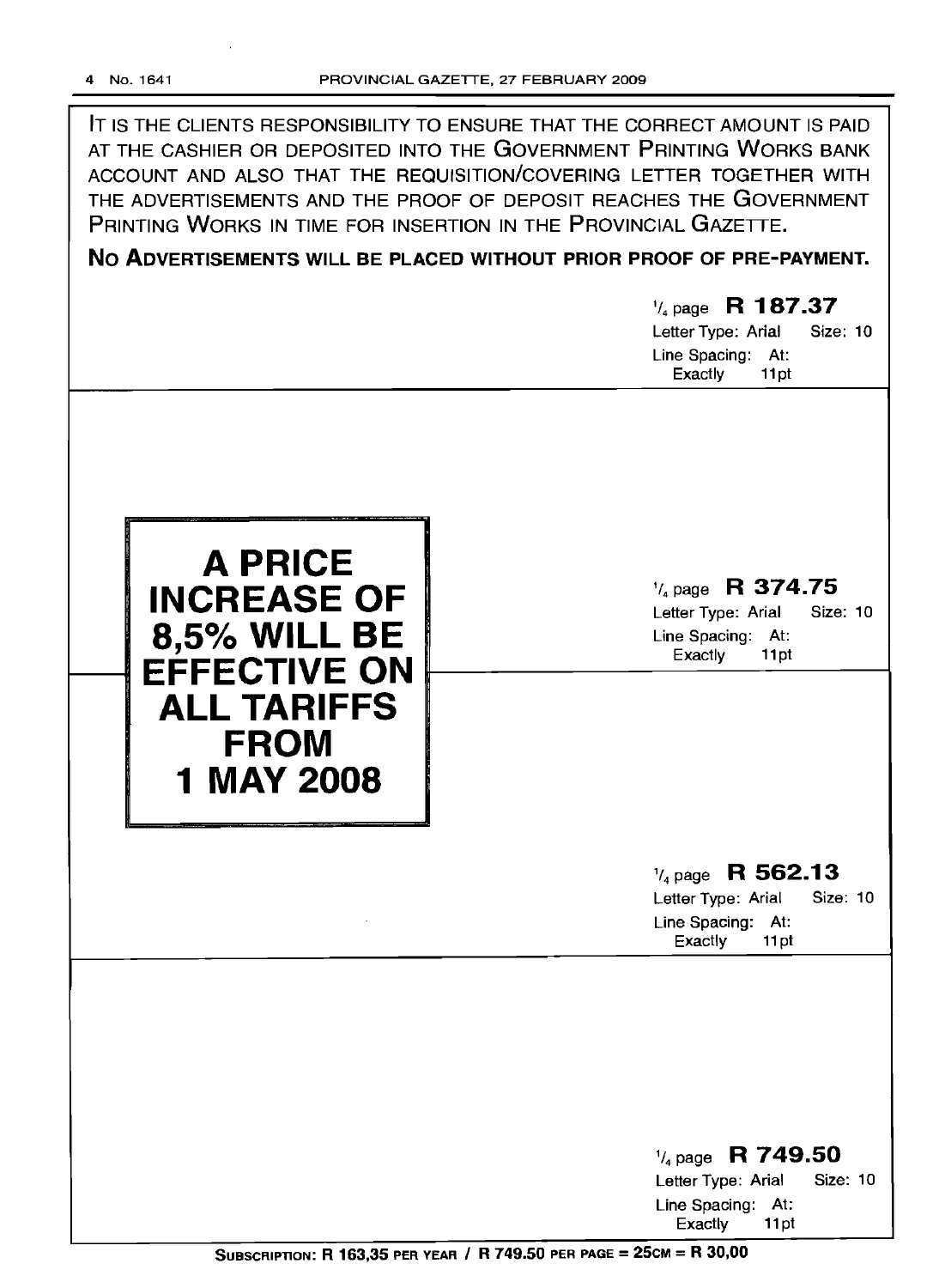

the advertiser;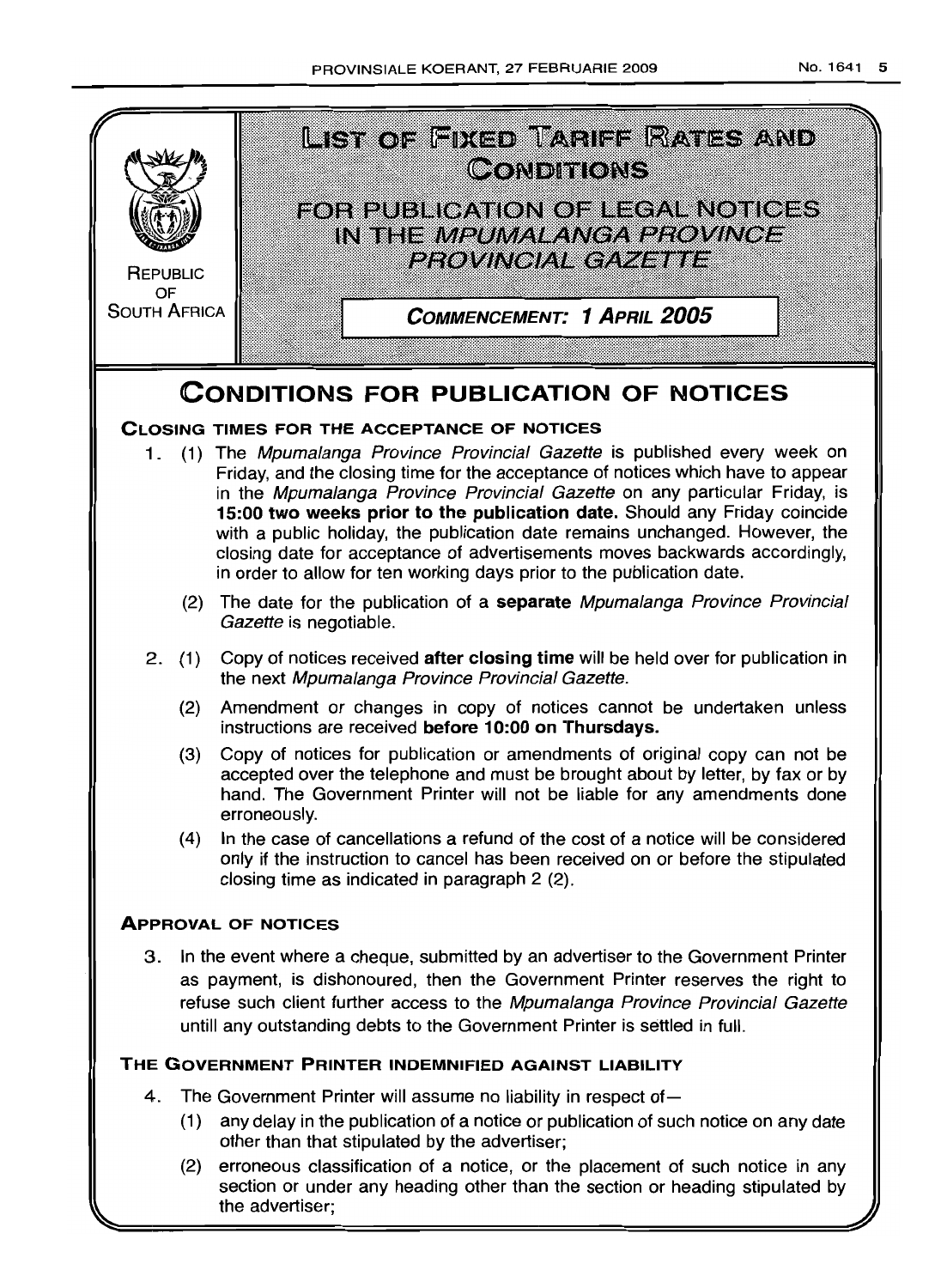r

(3) any editing, revision, omission, typographical errors or errors resulting from faint or indistinct copy.

## LIABILITY OF ADVERTISER

5 .. Advertisers will be held liable for any compensation and costs arising from any action which may be instituted against the Government Printer in consequence of the publication of any notice.

## **COPY**

- 6. Copy of notices must be typed on one side of the paper only and may not constitute part of any covering letter or document.
- 7. At the top of any copy, and set well apart from the notice, the following must be stated:

Where applicable

- (1) The heading under which the notice is to appear.
- (2) The cost of publication applicable to the notice, in accordance with the "Word Count Table".

## PAYMENT OF COST

- 9. With effect from 1 April 2005 no notice will be accepted for publication unless the cost of the insertion(s) is prepaid in CASH or by CHEQUE or POSTAL ORDERS. It can be arranged that money can be paid into the banking account of the Government Printer, in which case the deposit slip accompanies the advertisement before publication thereof.
- 10. (1) The cost of a notice must be calculated by the advertiser in accordance with the word count table.
	- (2) Where there is any doubt about the cost of publication of a notice, and in the case of copy, an enquiry, accompanied by the relevant copy, should be addressed to the Advertising Section, Government Printing Works, Private Bag X85, Pretoria, 0001 [Fax: (012) 323-8805], before publication.
- 11 . Overpayment resulting from miscalculation on the part of the advertiser of the cost of publication of a notice will not be refunded, unless the advertiser furnishes adequate reasons why such miscalculation occurred. In the event of underpayments, the difference will be recovered from the advertiser, and the notice(s) will not be published until such time as the full cost of such publication has been duly paid in cash or by cheque or postal orders, or into the banking account.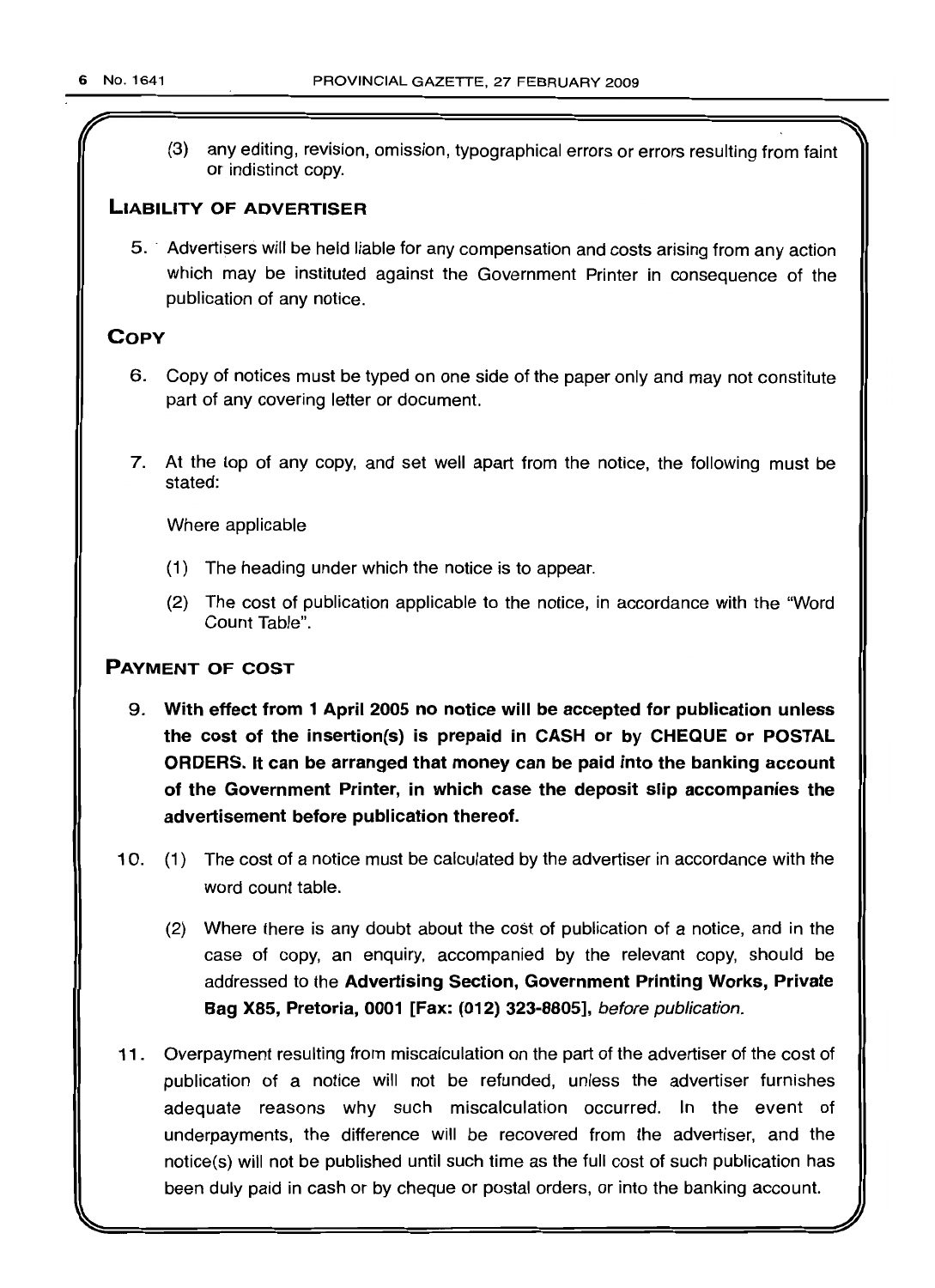- 12. In the event of a notice being cancelled, a refund will be made only if no cost regarding the placing of the notice has been incurred by the Government Printing Works.
- '13. The Government Printer reserves the right to levy an additional charge in cases where notices, the cost of which has been calculated in accordance with the Word Count Table, are subsequently found to be excessively lengthy or to contain overmuch or complicated tabulation.

## PROOF OF PUBLICATION

14. Copies of the Mpumalanga Province Provincial Gazette which may be required as proof of publication, may be ordered from the Government Printer at the ruling price. The Government Printer will assume no liability for any failure to post such Mpumalanga Province Provincial Gazette(s) or for any delay in despatching it/them.

# **GOVERNMENT PRINTERS BANK ACCOUNT PARTICULARS**

Bank: ABSA

BOSMAN STREET

Account No.: 4057114016

Branch code: 632005

Reference No.: 00000047

Fax No.: (012) 323 8805

# Enquiries:

| Mrs. L. Fourie    | Tel.: (012) 334-4686 |
|-------------------|----------------------|
| Mrs. H. Wolmarans | Tel.: (012) 334-4591 |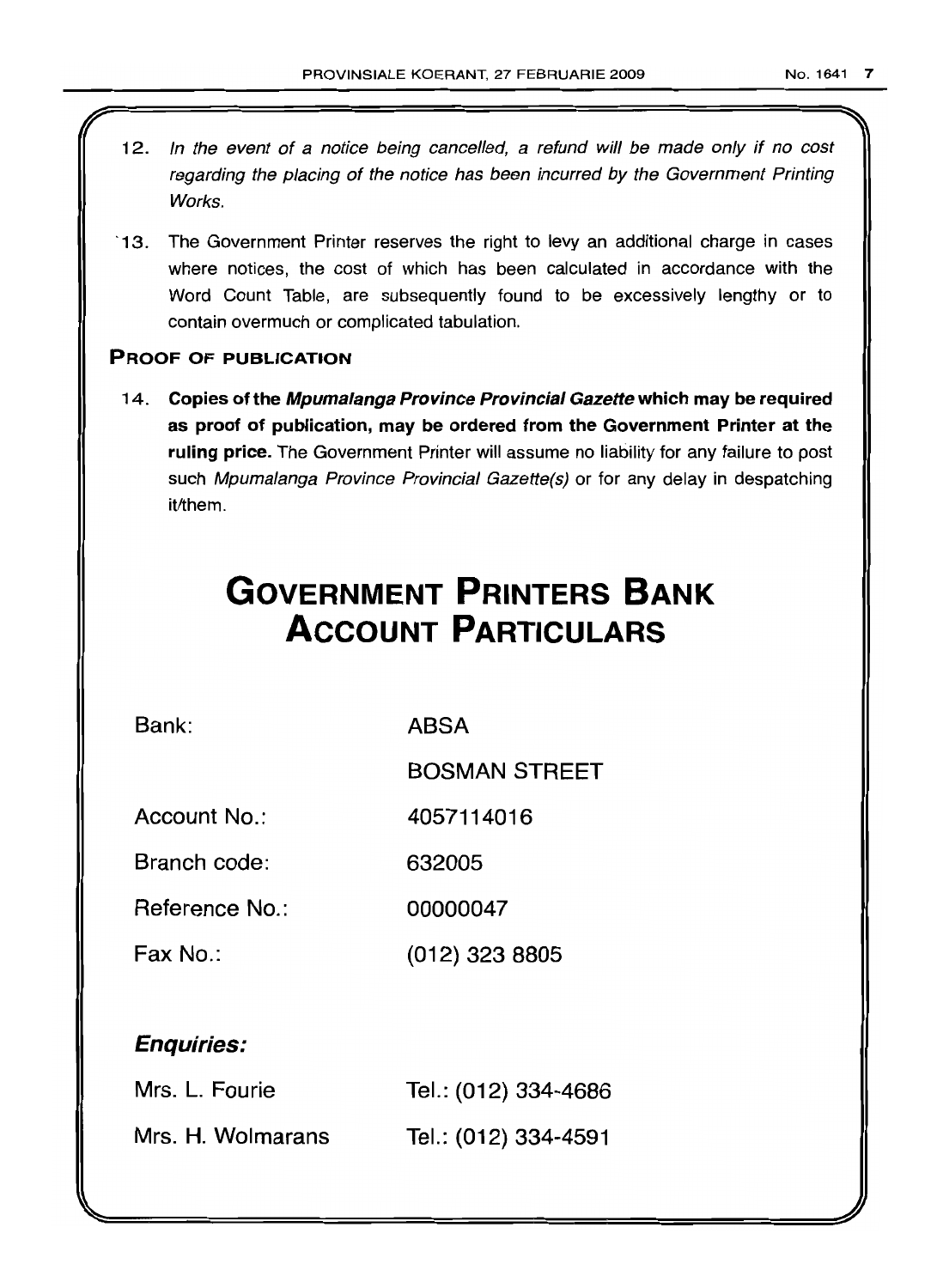# **GENERAL NOTICES • ALGEMENE KENNISGEWINGS**

## NOTICE 47 OF 2009

#### NELSPRUIT AMENDMENT SCHEME 1620

NOTICE OF APPLICATION FOR THE AMENDMENT OF THE TOWN-PLANNING SCHEME IN TERMS OF SECTION 56 (1) (b) (i) OF THE TOWN-PLANNING AND TOWNSHIPS ORDINANCE, 1986 (ORDINANCE 15 OF 1986)

We, Nuplan Development Planners, being the authorised agent of the registered owner of Ert 2897, Nelspruit Extension 14, hereby give notice in terms of section 56 (1) (b) (i) of the Town-planning and Townships Ordinance, 1986 (Ordinance 15 of 1986), that we have applied to the Mbombela Local Municipality for the amendment of the town-planning scheme known as the Nelspruit Town-planning Scheme, 1989, by the rezoning of the property described above, situated at 43 Melkweg, from "Residential 1" with a density of one dwelling per erf to "Residential 1" with a density of one dwelling per 500 m<sup>2</sup>.

Particulars of the application will lie for inspection during normal office hours at the office of the Municipal Manager: Department Urban and Rural Management, Mbombela Local Municipality, Nel Street, Nelspruit, for a period of 28 days from 20 February 2009.

Objections to or representations in respect of the application must be lodged with or made in writing to the Municipal Manager at the above address or at Mbombela Local Municipality, P.O. Box 45, Nelspruit, 1200, within a period of 28 days from 20 February 2009 (no later than 20 March 2009).

Address of agent: Nuplan Development Planners, P.O. Box 2555, Nelspruit, 1200. Tel: (013) 752-3422. Fax: (013) 752-5795. E-mail: nuplan@mweb.co.za

(Ref: WCOE-WS-001)

## ALGEMENE KENNISGEWING 47 VAN 2009

**.-**

## NELSPRUIT-WYSIGINGSKEMA 1620

KENNISGEWING VAN AANSOEK OM WYSIGING VAN DORPSBEPLANNINGSKEMA INGEVOLGE ARTIKEL 56 (1) (b) (i) VAN DIE ORDONNANSIE OP DORPSBEPLANNING EN DORPE, 1986 (ORDONNANSIE 15 VAN 1986)

Ons, Nuplan Development Planners, synde die gemagtigde agent van die geregistreerde eienaar van Ert 2897, Nelspruit Uitbreiding 14, gee hiermee ingevolge artikel 56 (1) (b) (i) van die Ordonnansie op Dorpsbeplanning en Dorpe, 1986 (Ordonnansie 15 van 1986), kennis dat ons by die Mbombela Plaaslike Munisipaliteit aansoek gedoen het om die wysiging van die dorpsbeplanningskema, bekend as Nelspruit-dorpsbeplanningskema, 1989, deur die hersonering van die eiendom hierbo beskryf, geleë te Melkweg 43, vanaf "Residensieel 1" met 'n digtheid van een woonhuis per erf na "Residensieel 1" met 'n digtheid van een woonhuis per 500 m<sup>2</sup>.

Besonderhede van bogenoemde aansoek Ie ter insae gedurende gewone kantoorure by die kantoor van die Munisipale Bestuurder: Departement Stedelike en Landelike Bestuur, Mbombela Plaaslike Munisipaliteit, Burgersentrum, Nelstraat, Nelspruit, vir 'n tydperk van 28 dae vanaf 20 Februarie 2009.

Besware teen of vertoe ten opsigte van die aansoek moet binne 'n tydperk van 28 dae vanat 20 Februarie 2009 (nie later as 20 Maart 2009) skriftelik by of tot die Munisipale Bestuurder by bovermelde adres of Mbombela Plaaslike Munisipaliteit, Posbus 45, Nelspruit, 1200, ingedien of gerig word.

Adres van agent: Nuplan Development Planners, Posbus 2555, Nelspruit, 1200. Tel: (013) 752-3422. Faks: (013) 752-5795. E-pos: nuplan@mweb.co.za

(Verw: WCOE-WS-001)

20-27

## NOTICE 48 OF 2009

NOTICE OF APPLICATION FOR AMENDMENT OF A TOWN-PLANNING SCHEME IN TERMS OF SECTION 56 (1) (b) (i) OF THE TOWN-PLANNING AND TOWNSHIPS ORDINANCE No. 15 OF 1986

#### STEVE TSHWETE AMENDMENT SCHEME 334

We, Amantungwa Investments, being the registered owners of Erven 5864, 5865 and 5866, Middelburg Extension 21, hereby give notice in terms of section 56 (1) (b) (i) of the Town-planning and Townships Ordinance, 1986, that we have applied to the Steve Tshwete Local Municipality for the amendment of the town-planning scheme known as the Steve Tshwete Townplanning Scheme, 2004, for the rezoning of the properties described above, from "Residential 1" to "Residential 3" with Annexure.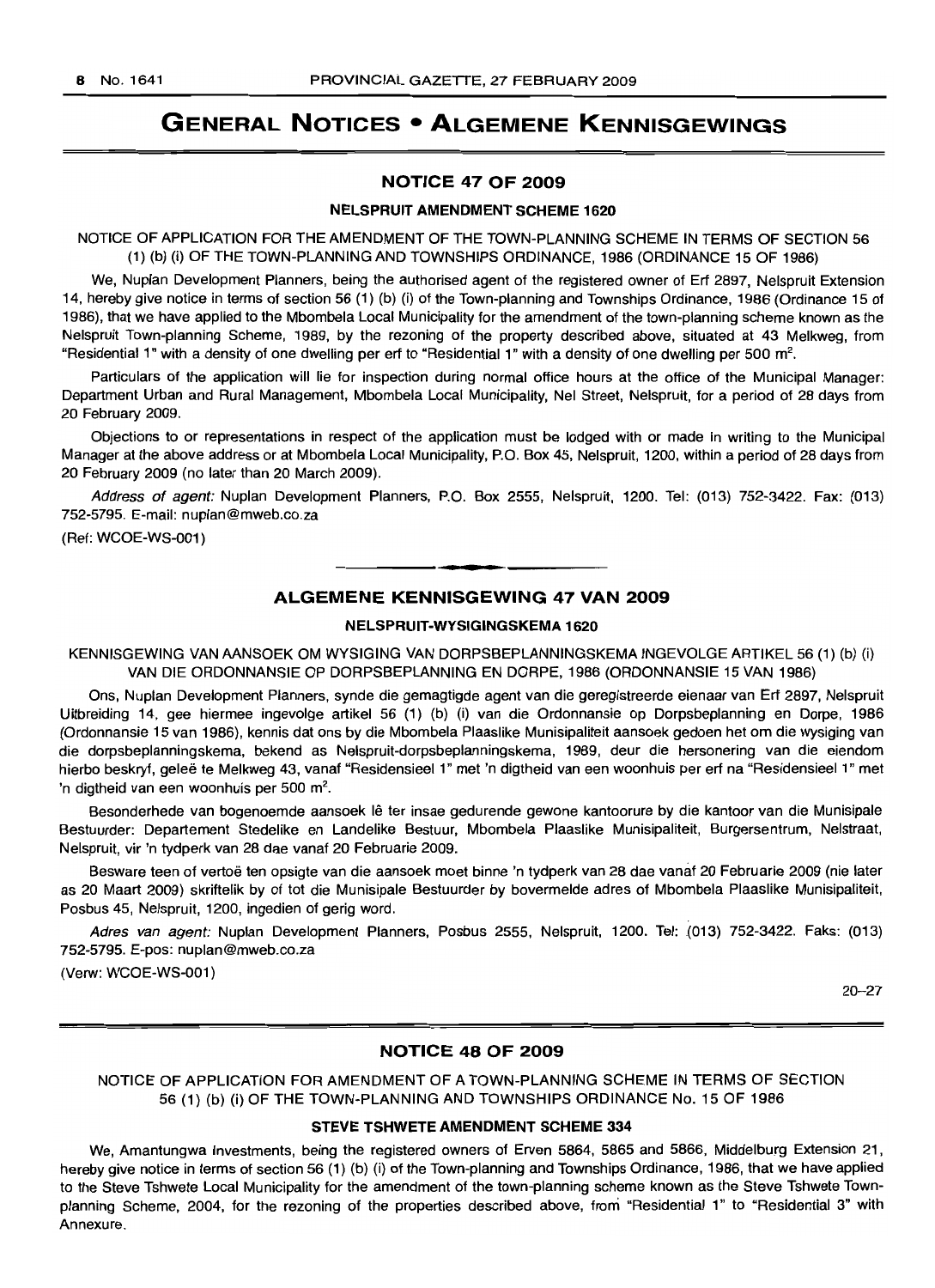Particulars of the application will lie for inspection during normal office hours at the office of the Municipal Manager, Steve Tshwete Municipal Offices, corner Kerk and Wanderers Streets, Middelburg, for a period of 28 days from 20 February 2009.

Objections to or representations in respect of the application must be lodged with or made in writing to the Municipal Manager at the above address or at P.O. Box 14, Middelburg, 1050, within a period of 28 days from 20 February 2009.

Address of applicant: Amantungwa Investments, P.O. Box 3091, Middelburg, 1050. .**- .**

## KENNISGEWING 48 VAN 2009

KENNISGEWING VAN AANSOEK OM WYSIGING VAN DIE DORPSBEPLANNINGSKEMA INGEVOLGE ARTIKEL 56 (1) (b) (i) VAN DIE ORDONNANSIE OP DORPSBEPLANNING EN DORPE, No. 15 VAN 1986

## STEVE TSHWETE-WYSIGINGSKEMA 334

Ons, Amantungwa Investments, synde die eienaars van Erwe 5864, 5865 en 5866, Middelburg Uitbreiding 21, gee hiermee ingevolge artikel 56 (1) (b) (i) van die Ordonnansie op Dorpsbeplanning en Dorpe, 1986, kennis dat ek by die Steve Tshwete Plaaslike Munisipaliteit aansoek gedoen het om die wysiging van die dorpsbeplanningskema bekend as die Steve Tshwete-dorpsbeplanningskema, 2004, deur die hersonering van die eiendomme hierbo beskryf, vanaf "Residensieel 1" na "Residensieel 3" met Bylae.

Besonderhede van die aansoek lê ter insae gedurende gewone kantoorure by die Munisipale Bestuurder, Steve Tshwete Munisipaliteit Kantore, Middelburg, hoek van Kerk- en Wanderersstraat, vir 'n tydperk van 28 dae vanaf 20 Februarie 2009.

Besware teen of vertoë ten opsigte van die aansoek moet binne 'n tydperk van 28 dae vanaf 20 Februarie 2009, skriftelik tot die Munisipale Bestuurder by bovermelde adres of by Posbus 14, Middelburg, 1050, ingedien of gerig word.

Adres van applikant: Amantungwa Investments, P.O. Box 3091, Middelburg, 1050.

20-27

## NOTICE 49 OF 2009

NOTICE OF APPLICATION FOR AMENDMENT OF THE EMALAHLENI TOWN-PLANNING SCHEME, 1991, IN TERMS OF SECTION 56 (1) (b) (i) OF THE TOWN-PLANNING AND TOWNSHIPS ORDINANCE, 1986

#### EMALAHLENI AMENDMENT SCHEME 1166

I, Maria Elizabeth Human TRP (SA), being the authorised agent of the owner of Erf 1775, Witbank Extension 8, hereby give notice in terms of section 56 (1) (b) (i) of the Town-planning and Townships Ordinance, 1986, that I have applied to the Emalahleni Local Municipality for the amendment of the town-planning scheme, known as the Emalahleni Town-planning Scheme, 1991, by the rezoning of the erf described above, situated on 34 Stevenson Street, from "Residential 1" to "Special" with Annexure 420 for light industrial uses.

Particulars of the application will lie for inspection during normal office hours at the office of the Chief Town Planner, Third Floor, Civic Centre, Mandela Avenue, eMalahleni, for a period of 28 days from 20 February 2009.

Objections to or representations in respect of the application must be lodged with or made in writing to the Municipal Manager at the above address or at PO Box 3, Emalahleni, 1035, within a period of 28 days from 20 February 2009.

Address of applicant: TownScape Planning Solutions CC, P.O. Box 375, River Crescent, 1042, Tel: (013) 656-0554.

## KENNISGEWING 49 VAN 2009

• **• T**

KENNISGEWING VAN AANSOEK OM WYSIGING VAN DIE EMALAHLENI-DORPSBEPLANNINGSKEMA, 1991, INGEVOLGE ARTIKEL 56 (1) (b) (i) VAN DIE ORDONNANSIE OP DORPSBEPLANNING EN DORPE, 1986

#### EMALAHLENI-WYSIGINGSKEMA 1166

Ek, Maria Elizabeth Human SS (SA), synde die gemagtigde agent van die eienaar van Erf 1775, Witbank Uitbreiding 8, gee hiermee ingevolge artikel 56 (1) (b) (i) van die Ordonnansie op Dorpsbeplanning en Dorpe, 1986, kennis dat ek by die Emalahleni Plaaslike Munisipaliteit aansoek gedoen het om die wysiging van die dorpsbeplanningskema, bekend as die Emalahleni-dorpsbeplanningskema, 1991, deur die hersonering van die eiendom hierbo beskryf, geleë te Stevensonstraat 34 vanaf "Residensieel 1" na "Spesiaal" met Bylaag 420 vir ligte industriele gebruike.

Besonderhede van die aansoek lê ter insae gedurende gewone kantoorure by die Hoof Stadsbeplanner, Derde Vloer, Burgersentrum, Mandelarylaan, eMalahleni, vir 'n tydperk van 28 dae vanaf 20 Februarie 2009.

Besware teen of vertoë ten opsigte van die aansoek moet binne 'n tydperk van 28 dae vanaf 20 Februarie 2009 skriftelik tot die Munisipale Bestuurder by bovermelde adres of by Posbus 3, Emalahleni, 1035, ingedien of gerig word.

Adres van applikant: TownScape Planning Solutions CC, Posbus 375, River Crescent, 1042. Tel: (013) 656-0554.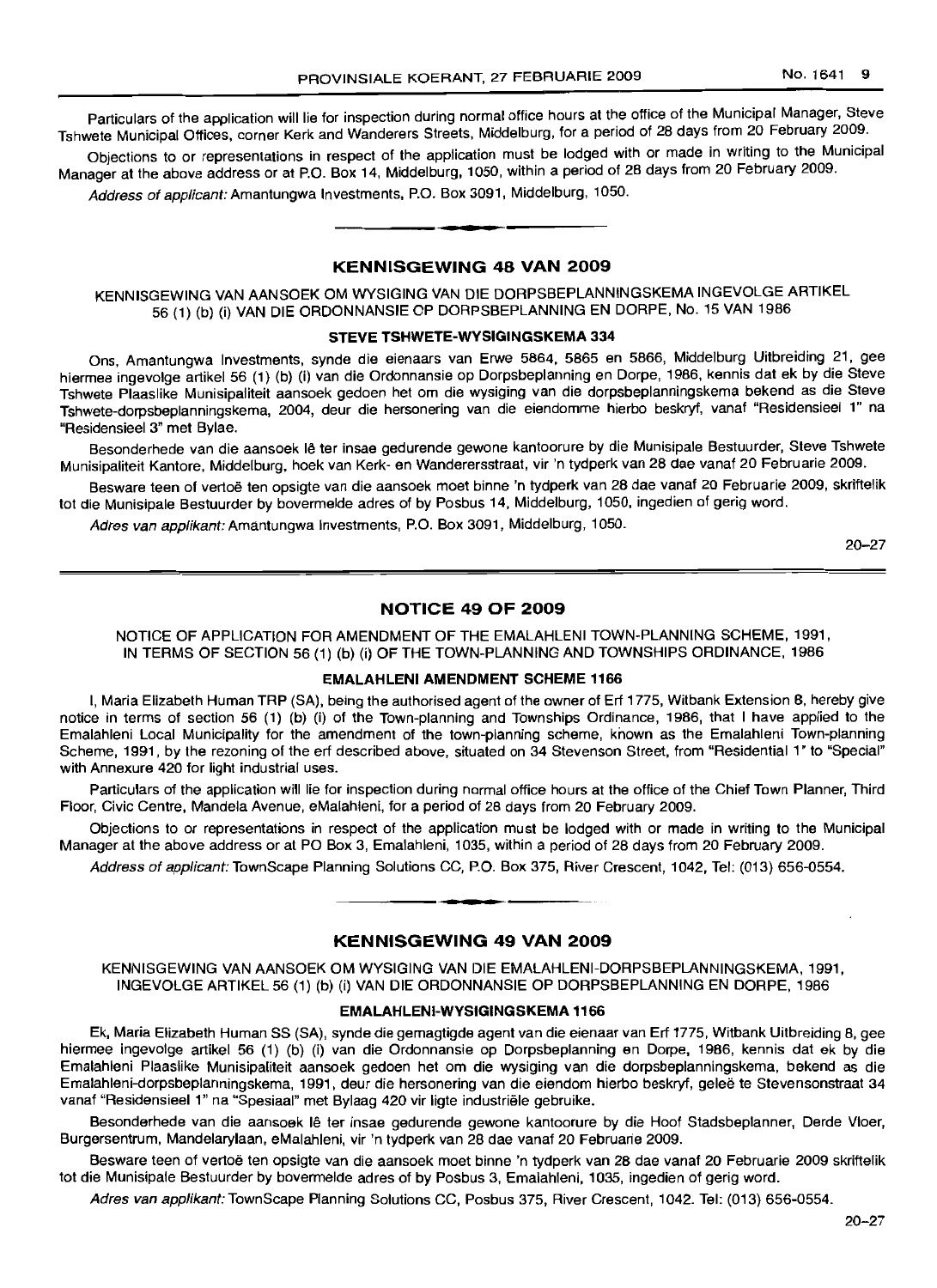## NOTICE 51 OF 2009

#### WHITE RIVER AMENDMENT SCHEME 313

NOTICE OF APPLICATION FOR AMENDMENT OF THE WHITE RIVER TOWN-PLANNING SCHEME, 1984, IN TERMS OF SECTION 56 (1) (b) (i) OF THE TOWN-PLANNING AND TOWNSHIPS ORDINANCE, 1986 (ORDINANCE 15 OF 1986)

I, Braam van Staden, being the authorized agent of the registered owner of Holding 50, White River Agricultural Holdings, hereby give notice in terms of section 56 (b) (i) of the Town-planning and Townships Ordinance, 1986 (Ordinance 15 of 1986), that I have applied to the Mbombela Local Municipality for the amendment of the town-planning scheme known as the White River Town-planning Scheme, 1984, by rezoning of the said property from "Agriculture" to "Special" for the purposes of a guest house; tourist accommodation and ancillary uses.

Particulars of the application will lie for inspection during normal office hours at the office of the Municipal Manager, Civic Centre, White River, for a period of 28 days from 20 February 2009.

Objections or representations in respect of the application must be lodged with or made in writing to the address as indicated hereunder or to the Municipal Manager, PO Box 45, Nelspruit, 1200, within a period of 28 days from 20 February 2009.

Address of applicant: Braam van Staden, PO Box 903, Nelspruit, 1200. Tel: (013) 753-2895.

#### KENNISGEWING 51 VAN 2009

**• •**

#### WHITE RIVER-WYSIGINGSKEMA 313

KENNISGEWING VAN AANSOEK OM WYSIGING VAN DIE WHITE RIVER-DORPSBEPLANNINGSKEMA, 1984, INGEVOLGE ARTIKEL 56 (1) (b) (i) VAN DIE ORDONNANSIE OP DORPSBEPLANNING EN DORPE, 1986 (ORDONNANSIE 15 VAN 1986)

Ek, Braam van Staden, synde die gemagtigde agent van die geregistreerde eienaar van Hoewe 50, White River Agricultural Holdings, gee hiermee ingevolge artikel 56 (1) (b) (i) van die Ordonnansie op Dorpsbeplanning en Dorpe, 1986 (Ordonnansie 15 van 1986), kennis dat ek by die Mbombela Plaaslike Munisipaliteit aansoek gedoen het om die wysiging van die White Riverdorpsbeplanningskema, 1984, deur die hersonering van eiendom vanaf "Landbou" na "Spesiaal" vir 'n gastehuis; toeristeverblyf en verwante gebruike.

Besonderhede van die aansoek lê ter insae gedurende gewone kantoorure by die kantoor van die Munisipale Bestuurder, Burgersentrum, White River, vir 'n tydperk van 28 dae vanat 20 Februarie 2009.

Besware en of vertoë ten opsigte van die aansoek moet binne 'n tydperk van 28 dae vanaf 20 Februarie 2009, skriftelik by die onderstaande adres of by die Munisipale Bestuurder, Posbus 45, Nelspruit, 1200, ingedien of gerig word.

Adres van applikant: Braam van Staden, Posbus 903, Nelspruit, 1200. Tel: (013) 753-2895.

20-27

## NOTICE 52 OF 2009

#### NELSPRUIT AMENDMENT SCHEME 1620

NOTICE OF APPLICATION FOR THE AMENDMENT OF TOWN-PLANNING SCHEME IN TERMS OF SECTION 56 (1) (b) (i) OF THE TOWN-PLANNING AND TOWNSHIPS ORDINANCE, 1986 (ORDINANCE 15 OF 1986)

We, Nuplan Development Planners, being the authorised agent of the registered owner of Erf 2897, Nelspruit Extension 14, hereby gives notice in terms of section 56 (1) (b) (i) of the Town-planning and Townships Ordinance, 1986 (Ordinance 15 of 1986), that we have applied to the Mbombela Local Municipality for the amendment of the town-planning scheme known as the Nelspruit Town-planning Scheme, 1989, by the rezoning of the property described above, situated at 43 Melkweg, from "Residential 1" with a density of one dwelling per erf to "Residential 1" with a density of one dwelling per 500 m<sup>2</sup>.

Particulars of the application will lie for inspection during normal office hours at the office of the Municipal Manager, Department of Urban and Rural Management, Mbombela Local Municipality, Nel Street, Nelspruit, for a period of 28 days from 20 February 2009.

Objections to, or representations in respect of the application must be lodged with or made in writing to the Municipal Manager, at the above address or at Mbombela Local Municipality, P.O. Box 45, Nelspruit, 1200, within a period of 28 days from 20 February 2009 (no later than 20 March 2009).

Address of agent: Nuplan Development Planners, P.O. Box 2555, Nelspruit, 1200. [Tel. (013) 752-3422.] [Fax. (013) 752-5795.J (E-mail: nuplan@mweb.co.za) (Ref: WCOE-WS-001.)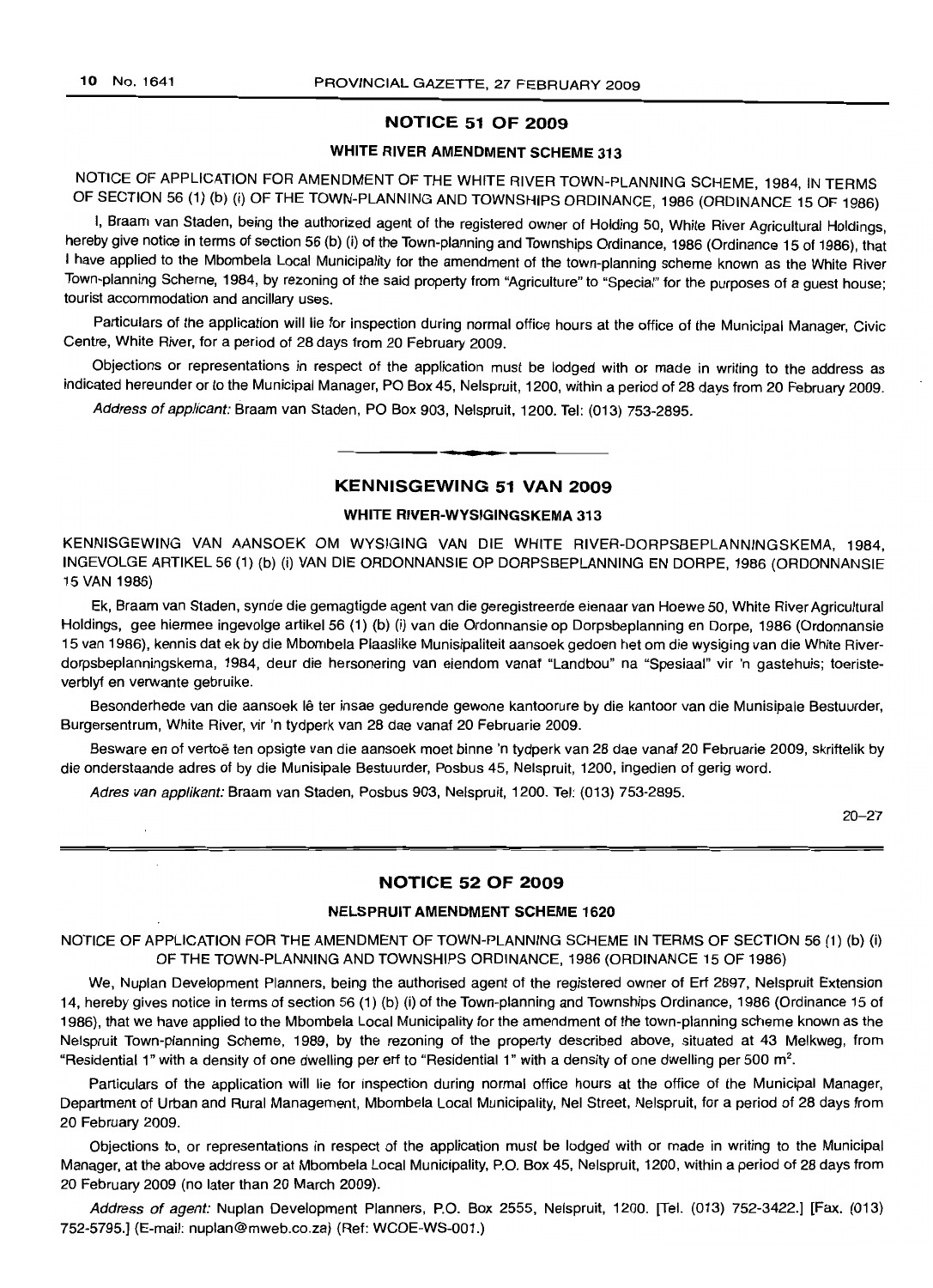## KENNISGEWING 52 VAN 2009

#### NELSPRUIT-WYSIGINGSKEMA 1620

## KENNISGEWING VAN AANSOEK OM WYSIGING VAN DORPSBEPLANNINGSKEMA INGEVOLGE ARTIKEL 56 (1) (b) (i) VAN DIE ORDONNANSIE OP DORPSBEPLANNING EN DORPE, 1986 (ORDONNANSIE 15 VAN 1986)

Ons, Nuplan Development Planners, synde die gemagtigde agent van die geregistreerde eienaar van Ert 2897, Nelspruit Uitbreiding 14, gee hiermee ingevolge artikel 56 (1) (b) (i) van die Ordonnansie op Dorpsbeplanning en Dorpe, 1986 (Ordonnansie 15 van 1986), kennis dat ons by die Mbombela Plaaslike Munisipaliteit aansoek gedoen het om die wysiging van die dorpsbeplanningskema, bekend as Nelspruit-dorpsbeplanningskema, 1989, deur die hersonering van die eiendom hierbo beskryf, geleë te Melkweg 43, vanaf "Residensieel 1" met 'n digtheid van een woonhuis per erf na "Residensieel 1" met 'n digtheid van een woonhuis per 500 m<sup>2</sup>.

Besonderhede van bogenoemde aansoek lê ter insae gedurende gewone kantoorure by die kantoor van die Munisipale Bestuurder, Departement Stedelike en Landelike Bestuur, Mbombela Plaaslike Munisipaliteit, Burgersentrum, Nelstraat, Nelspruit, vir 'n tydperk van 28 dae vanaf 20 Februarie 2009.

Besware teen of vertoë ten opsigte van die aansoek moet binne 'n tydperk van 28 dae vanaf 20 Februarie 2009 (nie later as 20 Maart 2009) skriftelik by of tot die Munisipale Bestuurder, by bovermelde adres of by Mbombela Plaaslike Munisipaliteit, Posbus 45, Nelspruit, 1200, ingedien of gerig word.

Adres van agent: Nuplan Development Planners, Posbus 2555, Nelspruit, 1200. [Tel: (013) 752-3422.] [Faks: (013) 752-5795.] (E-pos: nuplan@mweb.co.za) (Verw: WCOE-WS-001.)

20-27

## NOTICE 54 OF 2009

#### NOTICE OF APPLICATION FOR AMENDMENT OF TOWN-PLANNING SCHEME IN TERMS OF SECTION 56 (1) (b) (i) AND (ii) OF THE TOWN-PLANNING AND TOWNSHIPS ORDINANCE, 1986 (ORDINANCE 15 OF 1986)

#### DELMAS AMENDMENT SCHEME 34/2007

We, Terraplan Associates, being the authorised agent of the owner of Ert 541, Delmas Extension 2, hereby give notice in terms of section 56 (1) (b) (i) and (ii) of the Town-planning and Townships Ordinance, 1986, that we have applied to the Delmas Local Municipality for the amendment of the town-planning scheme known as the Delmas Town-planning Scheme, 2007, by the rezoning of the above-mentioned ert, situated at 2 Bothma Street, Delmas Extension 2, from "Business 1" to "Special" for offices, a guest-house as well as a dwelling unit as primary land use, subject to certain restrictive measures.

Particulars of the application will lie for inspection during normal office hours at the office of the Municipal Manager, Room 2, c/o Samuel Road and Van der Walt Street, Delmas, for the period of 28 days from 27-02-2009.

Objections to or representations in respect of the application must be lodged with or made in writing to the Municipal Manager at the above address or at P.O. Box 6, Delmas, 2210, within a period of 28 days from 27-02-2009.

Address of agent: (HS1892) Terraplan Associates, P.O. Box 1903, Kempton Park, 1620.

#### KENNISGEWING 54 VAN 2009

**• •**

KENNISGEWING VAN AANSOEK OM WYSIGING VAN DORPSBEPLANNINGSKEMA INGEVOLGE ARTIKEL 56 (1) (b) (i) VAN DIE ORDONNANSIE OP DORPSBEPLANNING EN DORPE, 1986 (ORDONNANSIE 15 VAN 1986)

## DELMAS-WYSIGINGSKEMA 34/2007

Ons, Terraplan Medewerkers, synde die gemagtigde agent van die eienaar van Ert 541, Delmas Uitbreiding 2, gee hiermee ingevolge artikel 56 (1) (b) (i) en (ii) van die Ordonnansie op Dorpsbeplanning en Dorpe, 1986, kennis dat ons by die Delmas Plaaslike Munisipaliteit aansoek gedoen het om die wysiging van die dorpsbeplanningskema bekend as Delmasdorpsbeplanningskema, 2007, deur die hersonering van die eiendom hierbo beskryf, geleë te Bothmastraat 2, Delmas Uitbreiding 2 vanaf "Besigheid 1" na "Spesiaal" vir kantore, 'n gastehuis asook 'n woonhuis as primere grondgebruik, onderworpe aan sekere beperkende voorwaardes. .

Besonderhede van die aansoek lê ter insae gedurende gewone kantoorure by die kantoor van die Munisipale Bestuurder, Kamer 2, h/v Samuelweg en Van der Waltstraat, Delmas, vir 'n tydperk van 28 dae vanaf 27-02-2009.

Besware teen of vertoë ten opsigte van die aansoek moet binne 'n tydperk van 28 dae vanaf 27/02/2009 skriftelik by of tot die Munisipale Bestuurder by bovermelde adres of by Posbus 6, Delmas, 2210, ingedien of gerig word.

Adres van agent: (HS1892) Terraplan Medewerkers, Posbus 1903, Kempton Park, 1620.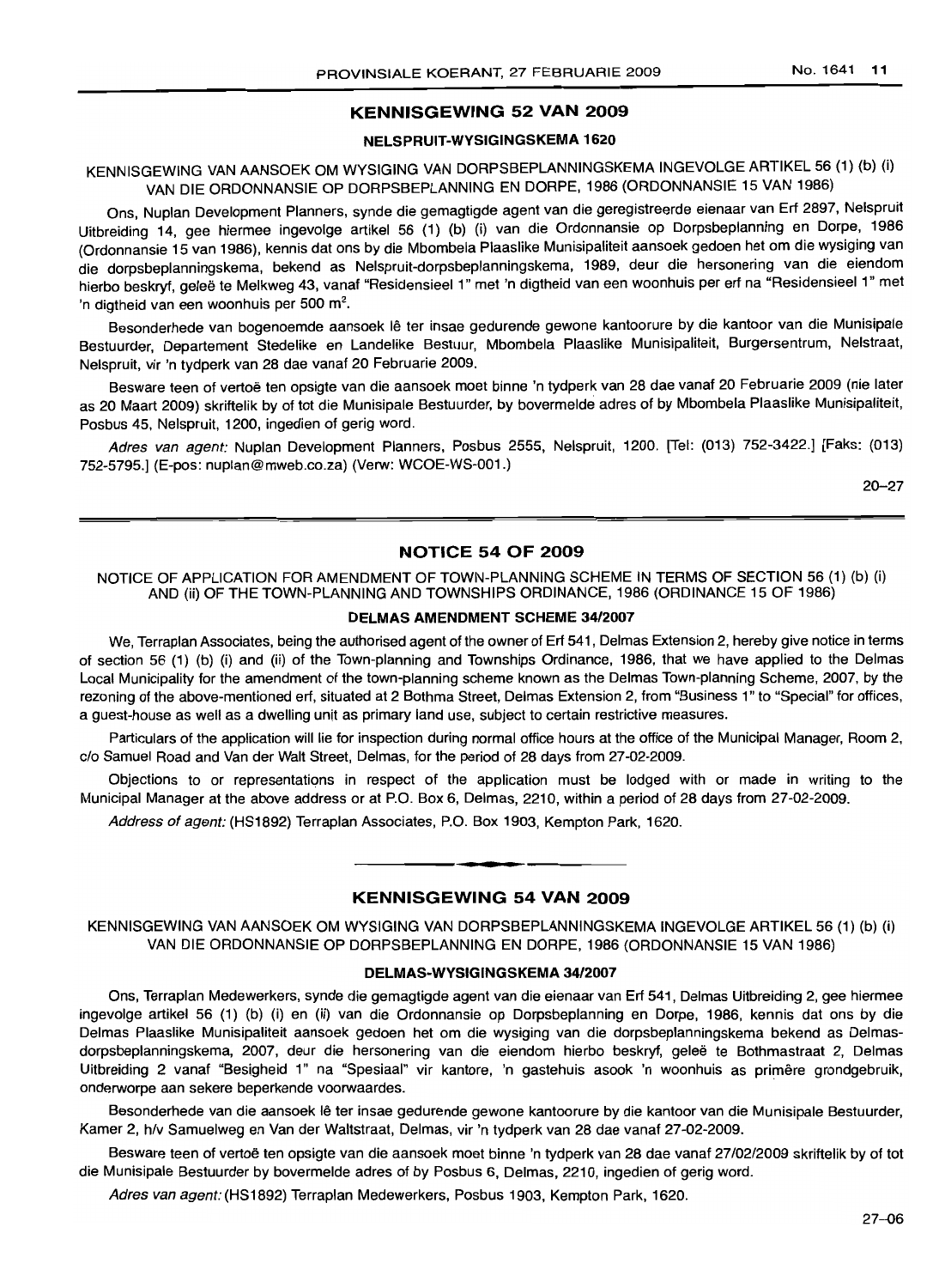#### NOTICE 55 OF 2009

#### SCHEDULE 8

#### [Regulation 11 (2)]

NOTICE OF APPLICATION FOR AMENDMENT OF THE TOWN-PLANNING SCHEME IN TERMS OF SECTION 56 (1) (b) (i) OF THE TOWN-PLANNING AND TOWNSHIPS ORDINANCE, 1986 (ORDINANCE 15 OF 1986)

## AMENDMENT SCHEME 335

I, Hannah Coetzee, being the authorized agent of the owner of Erf 4234, Extension 2, Mhluzi, hereby give notice in terms of section 56 (1) (b) (i) of the Town-planning and Townships Ordinance, 1986, that I have applied to the Steve Tshwete Local Municipality for the amendment of the town-planning scheme known as Steve Tshwete Town-planning Scheme, 2004, by the rezoning of the property described above from "ResidentiaI1" to "Institutional".

Particulars of the application will lie for inspection during normal office hours at the office of the Town Secretary, Room C314, Municipal Building, Wanderers Avenue, Middelburg, for a period of 28 days from 27 February 2009.

Objections to or representations in respect of the application must be lodged with or made in writing to the Secretary at the above address or at P.O. Box 14, Middelburg, 1050, within a period of 28 days from 27 February 2009.

Address of agent: Hannah Coetzee (083 668 7526), Suite MW56, Private Bag X1838, Middelburg, 1050. E-mail: hannahc@lantic.net

## KENNISGEWING 55 VAN 2009

**.-**

BYLAE 8

[Regulasie 11 (2)]

KENNISGEWING VAN AANSOEK OM WYSIGING VAN DIE DORPSBEPLANNINGSKEMA INGEVOLGE ARTIKEL 56 (1) (b) (ii) VAN DIE ORDONNANSIE OP DORPSBEPLANNING EN DORPE, 1986 (ORDONNANSIE 15 VAN 1986)

#### WYSIGINGSKEMA 335

Ek, Hannah Coetzee, synde die gemagtigde agent van die eienaar van Erf 4234, Ext 2, Mhluzi, gee hiermee ingevolge artikel 56 (1) (b) (i) van die Ordonnansie op Dorpsbeplanning en Dorpe, 1986, kennis dat ek by die Steve Tshwete Plaaslike Munisipaliteit aansoek gedoen het om die wysiging van die dorpsbeplanningskema bekend as Steve Tshwete Dorpsbeplanningskema, 2004, deur die hersonering van die eiendom hierbo beskryf van "Residensieel 1" na "Institusioneel".

Besonderhede van die aansoek lê ter insae gedurende gewone kantoorure by die kantoor van die Stadsekretaris, Kamer C314, Munisipale Gebou, Wandererslaan, Middelburg, vir 'n tydperk van 28 dae vanaf 27 Februarie 2009.

Besware of vertoë ten opsigte van die aansoek moet binne 'n tydperk van 28 dae vanaf 27 Februarie 2009 skriftelik by of tot die Sekretaris by bovermelde adres of by Posbus 14, Middelburg, 1050, ingedien of gerig word.

Adres van agent: Hannah Coetzee (083 668 7526), Suite MW56, Privaatsak X1838, Middelburg, 1050. E-pos: hannahc@ lantic.net

27-06

## NOTICE 56 OF 2009

#### GREATER MALELANE AMENDMENT SCHEME 130 (HECTORSPRUIT)

NOTICE OF APPLICATION FOR THE AMENDMENT OF THE TOWN-PLANNING SCHEME IN TERMS OF SECTION 56 (1) (b) (i) OF THE TOWN-PLANNING AND TOWNSHIPS ORDINANCE, 1986 (ORDINANCE 15 OF 1986)

We, Nuplan Development Planners, being the authorised agent of the new registered owner of Erf 210, Hectorspruit Township, hereby gives notice in terms of section 56 (1) (b) (i) of the Town-planning and Townships Ordinance, 1986 (Ordinance 15 of 1986), that we have applied to the Nkomazi Local Municipality for the amendment of the town-planning scheme known as the Greater Malelane Town-planning Scheme, 1997, by the rezoning of a subdivided portion of the property described above, situated on the corner of First Street and Naboom Street, Hactorspruit, from "Government" to "Business 1" with a specified FAR.

Particulars of the application will lie for inspection during normal office hours at the office of the Acting Head of the Department, Nkomazi Municipal Works, situated alongside Opdraend Street, Malelane, for a period of 28 days from 27 February 2009.

Objections to or representations in respect of the application must be lodged with or made in writing to the Acting Head of the Department at the above address or at Nkomazi Local Municipality, Private Bag X101, Malelane, 1320, within a period of 28 days from 27 February 2009 (not later than 27 March 2009).

Address of agent: Nuplan Development Planners, P.O. Box 2555, Nelspruit, 1200. Tel: (013) 752-3422. Fax: (013) 752-5795. E-mail: nuplan@mweb.co.za. Ref: TFMC-WS-001.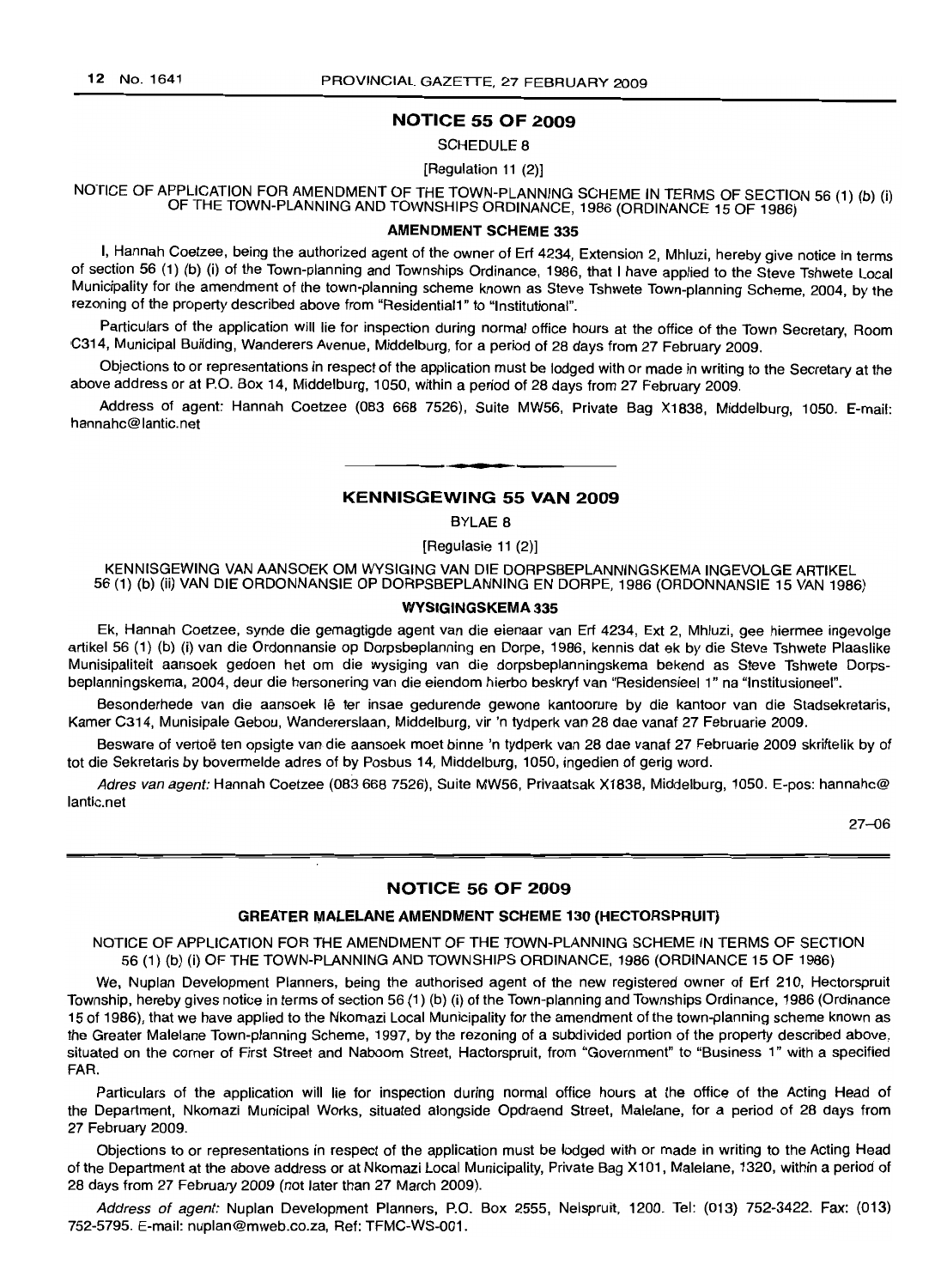## KENNISGEWING 56 VAN 2009

## GROTER MALELANE-WYSIGINGSKEMA 130 (HECTORSPRUIT)

## KENNISGEWING VAN AANSOEK OM WYSIGING VAN DORPSBEPLANNINGSKEMA INGEVOLGE ARTIKEL 56 (1) (b) (i) VAN DIE ORDONNANSIE OP DORPSBEPLANNING EN DORPE, 1986 (ORDONNANSIE 15 VAN 1986)

Ons, Nuplan Development Planners, synde die gemagtigde agent van die geregistreerde eienaar van Erf 210, Hectorspruit Dorpsgebied, gee hiermee ingevolge artikel 56 (1) (b) (i) van die Ordonnansie op Dorpsbeplanning en Dorpe, 1986 (Ordonnansie 15 van 1986), kennis dat ons by die Nkomazi Plaaslike Munisipaliteit aansoek gedoen het om die wysiging van die dorpsbeplanningskema, bekend as groter Malelane-dorpsbeplanningskema, 1997, deur die hersonering van 'n onderverdeelde gedeelte van die eiendom hierbo beskryf, geleë op die hoek van Eerste Straat en Naboomstraat, Hectorspruit, vanaf "Regering" na "Besigheid 1" met 'n gespesifiseerde VRV.

Besonderhede van bogenoemde aansoek lê ter insae gedurende gewone kantoorure by die kantoor van die Waarnemende Hoof van die Departement, Nkomazi Munisipale Werke, geleë langs Opdraendstraat, Malelane, vir 'n tydperk van 28 dae vanaf 27 Februarie 2009.

Besware teen of vertoë ten opsigte van die aansoek moet binne 'n tydperk van 28 dae vanaf 27 Februarie 2009 (nie later as 27 Maart 2009) skriftelik by of tot die Munisipale Bestuurder by bovermelde adres of Nkomazi Plaaslike Munisipaliteit, Privaatsak X101, Malelane, 1320, ingedien of gerig word.

Adres van agent: Nuplan Development Planners, Posbus 2555, Nelspruit, 1200. Tel. (013) 752-3422. Faks (013) 752-5795. E-pos: nuplan@mweb.co.za, Verw. TFMC-WS-001.

27-06

## NOTICE 57 OF 2009

#### NELSPRUIT AMENDMENT SCHEME 1622

## NOTICE OF APPLICATION FOR THE AMENDMENT OF TOWN-PLANNING SCHEME IN TERMS OF SECTION 56 (1) (b) (i) OF THE TOWN-PLANNING AND TOWNSHIPS ORDINANCE, 1986 (ORDINANCE 15 OF 1986)

We, Nuplan Development Planners, being the authorised agent of the registered owner of Erf 337, Sonheuwel Township, hereby gives notice in terms of section 56 (1) (b) (i) of the Town-planning and Townships Ordinance, 1986 (Ordinance 15 of 1986), that we have applied to the Mbombela Local Municipality for the amendment of the town-planning scheme known as the Nelspruit Town-planning Scheme, 1989, by the rezoning of the property described above, situated 25 Kock Street, from "Residential 1" with a density of one dwelling per erf to "Residential 1" with a density of one dwelling per 700 m<sup>2</sup>.

Particulars of the application will lie for inspection during normal office hours at the office of the Municipal Manager, Department of Urban and Rural Management, Mbombela Local Municipality, Nel Street, Nelspruit, for a period of 28 days from 27 February 2009.

Objections to or representations in respect of the application must be lodged with or made in writing to the Municipal Manager at the above address or at Mbombela Local Municipality, P.O. Box 45, Nelspruit, 1200, within a period of 28 days from 27 February 2009 (no later than 27 March 2009).

Address of agent: Nuplan Development Planners, P.O. Box 2555, Nelspruit, 1200. Tel: (013) 752-3422. Fax: (013) 752-5795. E-mail: nuplan@mweb.co.za Ref: ADI-CC-001.

# **•** KENNISGEWING 57 VAN 2009

#### NELSPRUIT-WYSIGINGSKEMA 1622

KENNISGEWING VAN AANSOEK OM WYSIGING VAN DORPSBEPLANNINGSKEMA INGEVOLGE ARTIKEL 56 (1) (b) (i) VAN DIE ORDONNANSIE OP DORPSBEPLANNING EN DORPE, 1986 (ORDONNANSIE 15 VAN 1986)

Ons, Nuplan Development Planners, synde die gemagtigde agent van die geregistreerde eienaar van Erf 337, Sonheuwel Dorpsgebied, gee hiermee ingevolge artikel 56 (1) (b) (i) van die Ordonnansie op Dorpsbeplanning en Dorpe, 1986 (Ordonnansie 15 van 1986), kennis dat ons by die Mbombela Plaaslike Munisipaliteit aansoek gedoen het om die wysiging van die dorpsbeplanningskema, bekend as Nelspruit-dorpsbeplanningskema, 1989, deur die hersonering van die eiendomme hierbo beskryf, geleë te Kockstraat 25, vanaf "Residensieel 1" met 'n digtheid van een woonhuis per erf na "Residensieel 1" met 'n digtheid van een woonhuis per 700 m<sup>2</sup>.

Besonderhede van bogenoemde aansoek Ie ter insae gedurende gewone kantoorure by die kantoor van die Munisipale Bestuurder: Departement Stedelike en Landelike Bestuur, Mbombela Plaaslike Munisipaliteit, Burgersentrum, Nelstraat, Nelspruit, vir 'n tydperk van 28 dae vanaf 27 Februarie 2009.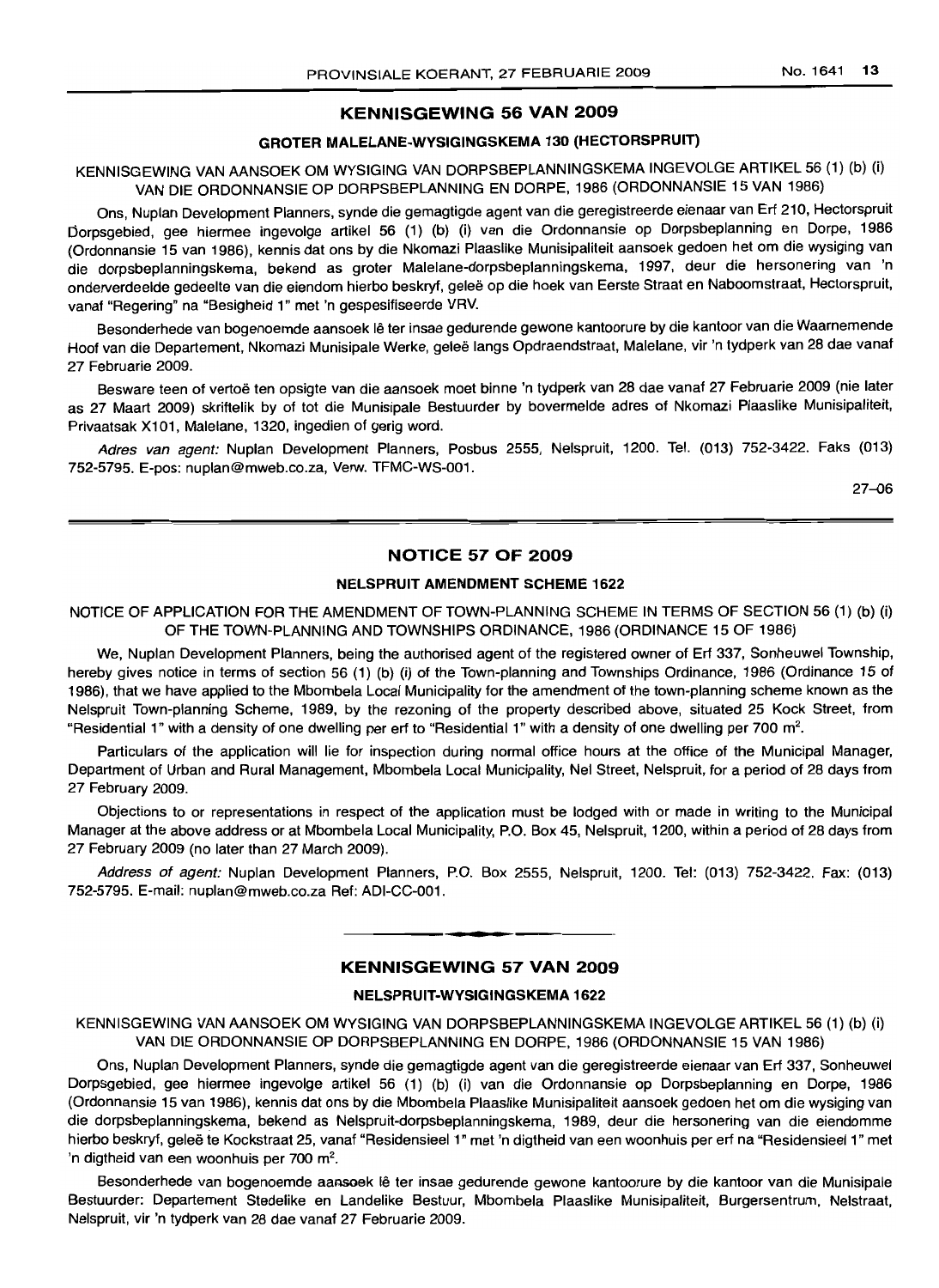Besware teen of vertoë ten opsigte van die aansoek moet binne 'n tydperk van 28 dae vanaf 27 Februarie 2009 (nie later as 27 Maart 2009) skriftelik by of tot die Munisipale Bestuurder by bovermelde adres of Mbombela Plaaslike Munisipaliteit, Posbus 45, Nelspruit, 1200, ingedien of gerig word.

Adres van agent: Nuplan Development Planners, Posbus 2555, Nelspruit, 1200. Tel. (013) 752-3422. Faks (013) 752-5795. E-pos: nuplan@mweb.co.za Verw. ADI-CC-001.

 $27 - 06$ 

#### **NOTICE 58 OF 2009**

#### **EMALAHLENI AMENDMENT SCHEME 1168**

#### **WITH ANNEXURE** 422

NOTICE OF APPLICATION FOR THE AMENDMENT OF THE EMALAHLENI TOWN-PLANNING SCHEME, 1991, IN TERMS OF SECTION 56 (1) (b) (i) OF THE TOWN-PLANNING AND TOWNSHIPS ORDINANCE, 1986 (ORDINANCE 15 OF 1986)

We, Urban Dynamics (Mpumalanga) Inc., being the authorized agent of the registered owner of Erven R/6650, 1/6650 and 6651 KwaGuqa Extension 10, hereby give notice in terms of section 56 (1) (b) (i) of the Town-planning and Townships Ordinance, 1986, that we have applied to the Emalahleni Local Municipality for the amendment of the town-planning scheme known as the Emalahleni Town-planning Scheme, 1991, by the rezoning of the above-mentioned erven, situated adjacent to Chris Hani and Shadrak Maelanery Avenue, Kwa-Guqa Extension 10, from "Municipal", "Public Road" and "Community Facility" to "Residential 1", "Public Road", "Educational" and "Public Open Space", subject to certain conditions.

Particulars of the application will lie for inspection during normal office hours at the office of the Municipal Manager, Emalahleni Local Municipality, Municipal Buildings, Mandela Street, Emalahleni, 1035, for a period of 28 days from 27 February 2009.

Objections to or representations in respect of the application must be lodged with or made in writing to the Municipal Manager at the above address or at Emalahleni Local Municipality, P.O. Box 3, Witbank, 1035, within a period of 28 days from 27 February 2009.

Applicant: Urban Dynamics (Mpumalanga) Inc., Propark Building, 44 Wes Street (P.O. Box 3294), Middelburg, 1050. Tel: (013) 243-1219. Fax: (013) 243-1321.

**- .**

## **KENNISGEWING 58 VAN 2009**

#### **EMALAHLENI-WYSIGINGSKEMA 1168**

#### **MET BYLAE 422**

KENNISGEWING VAN DIE AANSOEK OM DIE WYSIGING VAN DIE EMALAHLENI DORPSBEPLANNINGSKEMA, 1991, INGEVOLGE ARTIKEL 56 (1) (b) (i) VAN DIE ORDONNANSIE OP DORPSBEPLANNING EN DORPE, 1986 (ORDONNANSIE 15 VAN 1986)

Ons, Urban Dynamics (Mpumalanga) Ing., synde die gemagtigde agent van die geregistreerde eienaar van Erwe R/6650, 1/6650 en 6651, KwaGuqa Uitbreiding 10, gee hiermee ingevolge artikel 56 (1) (b) (i) van die Ordonnansie op Dorpsbeplanning en Dorpe, 1986, kennis dat ons by die Emalahleni Plaaslike Munisipaliteit aansoek gedoen het om die wysiging van die Emalahleni-dorpsbeplanningskema, 1991, deur die hersonering van bovermelde eiendomme, gelee aangrensend aan Chris Hani- en Shadrak Maelanerylaan, KwaGuqa Uitbreiding 10, vanaf "Munisipaal", "Publieke Pad" en "Gemeenskapsfasiliteit" na "Residensieel 1", "Paaie", Opvoedkundig" en "Publieke Oop Ruimte" onderworpe aan sekere voorwaardes.

Besonderhede van die aansoek Ie ter insae gedurende gewone kantoorure by die kantoor van die Munisipale Bestuurder, Emalahleni Plaaslike Munisipaliteit, Munisipale Gebou, Mandelastraat, Emalahleni, 1035, vir 'n tydperk van 28 dae vanaf 27 Februarie 2009.

Besware of vertoë ten opsigte van die aansoek moet binne 'n tydperk van 28 dae vanaf 27 Februarie 2009 skriftelik in tweevoud by of tot die Munisipale Bestuurder by bovermelde adres of by Emalahleni Plaaslike Munisipaliteit, Posbus 3, Witbank, 1035, ingedien of gerig word.

Applikant: Urban Dynamics (Mpumalanga) Ing., Propark Gebou, Wesstraat 44 (Posbus 3294), Middelburg, 1050. Tel: (013) 243-1219. Faks: (013) 243-1321.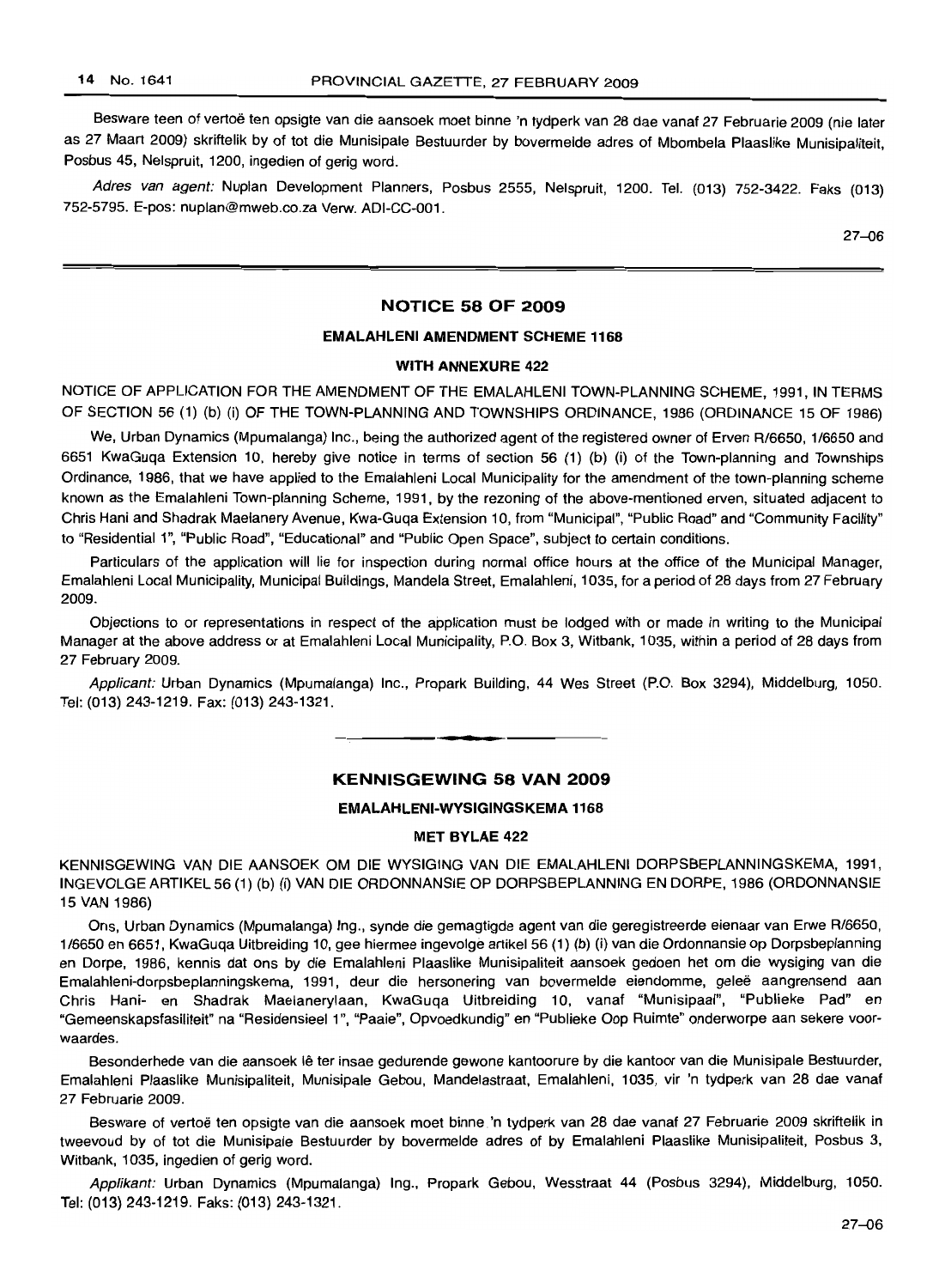## NOTICE 59 OF 2009

## EMALAHLENI AMENDMENT SCHEME 1169

#### WITH ANNEXURE 423

NOTICE OF APPLICATION FOR THE AMENDMENT OF THE EMALAHLENI TOWN-PLANNING SCHEME, 1991, IN TERMS OF SECTION 56 (1) (b) (i) OF THE TOWN-PLANNING AND TOWNSHIPS ORDINANCE, 1986 (ORDINANCE 15 OF 1986)

We, Urban Dynamics (Mpumalanga) Inc., being the authorized agent of the registered owner of Erven 6912, 6913, 6914, 6915,6922,6923,6924,6925,6682,6890,6891,6892 and 7897, kwaGuqa Extension 11, hereby give notice in terms of section 56 (1) (b) (i) of the Town-planning and Townships Ordinance, 1986, that we have applied to the Emalahleni Local Municipality for the amendment of the town-planning scheme known as the Emalahleni Town-planning Scheme, 1991, by the rezoning of the above-mentioned erven, situated adjacent to KD Ndhlovu Drive, KwaGuqa Extension 11, from "Public Open Space", "Public Road", "Residential 1" and "Community Facility" to "Residential 1", "Roads" and "Public Open Space", subject to certain conditions.

Particulars of the application will lie for inspection during normal office hours at the office of the Municipal Manager, Emalahleni Local Municipality, Municipal Buildings, Mandela Street, Emalahleni, 1035, for a period of 28 days from 27 February 2009.

Objections to or representations in respect of the application must be lodged with or made in writing to the Municipal Manager at the above address or at Emalahleni Local Municipality, P.O. Box 3, Witbank, 1035, within a period of 28 days from 27 February 2009.

Applicant: Urban Dynamics (Mpumalanga) Inc., Propark Building, 44 Wes Street (P.O. Box 3294), Middelburg, 1050. Tel: (013) 243-1219. Fax: (013) 243-1321. **-.**

#### KENNISGEWING 59 VAN 2009

#### EMALAHLENI WYSIGINGSKEMA 1169

#### MET BYLAE 423

KENNISGEWING VAN DIE AANSOEK OM DIE WYSIGING VAN DIE EMALAHLENI DORPSBEPLANNINGSKEMA, 1991, INGEVOLGE ARTIKEL 56 (1) (b) (i) VAN DIE ORDONNANSIE OP DORPSBEPLANNING EN DORPE, 1986 (ORDONNANSIE 15 VAN 1986)

Ons, Urban Dynamics (Mpumalanga) Ing., synde die gemagtigde agent van die geregistreerde eienaar van Erwe 6912, 6913,6914,6915,6922,6923,6924,6925,6682,6890, 6891,6892 en 7897, kwaGuqa Uitbreiding 11, gee hiermee ingevolge artikel 56 (1) (b) (i) van die Ordonnansie op Dorpsbeplanning en Dorpe, 1986, kennis dat ons by die Emalahleni Plaaslike Munisipaliteit aansoek gedoen het om die wysiging van die Emalahleni-dorpsbeplanningskema, 1991, deur die hersonering van bovermelde eiendomme, gelee aangrensend aan KD Ndhlovurylaan, kwaGuqa Uitbreiding 11, vanaf "Publieke Oop Ruimte", "Publieke Pad", "Residensieel 1" en "Gemeenskapsfasiliteit" na "Residensieel 1", "Paale" en "Publieke Oop Ruimte" onderworpe aan sekere voorwaardes.

Besonderhede van die aansoek lê ter insae gedurende gewone kantoorure by die kantoor van die Munisipale Bestuurder, Emalahleni Plaaslike Munisipaliteit, Munisipale Gebou, Mandelastraat, Emalahleni, 1035, vir 'n tydperk van 28 dae vanaf 27 Februarie 2009.

Besware of vertoë ten opsigte van die aansoek moet binne 'n tydperk van 28 dae vanaf 27 Februarie 2009 skriftelik in tweevoud by of tot die Munisipale Bestuurder by bovermelde adres of by Emalahleni Plaaslike Munisipaliteit, Posbus 3, Witbank, 1035, ingedien of gerig word.

Applikant: Urban Dynamics (Mpumalanga) Ing., Propark Gebou, Wesstraat 44 (Posbus 3294), Middelburg, 1050. Tel: (013) 243-1219. Faks: (013) 243-1321.

27-06

#### NOTICE 60 OF 2009

#### PIET RETIEF AMENDMENT SCHEMES 172,181,182,183 & 184

We, Reed & Partners Land Surveyors, being the authorised agent of the owners of the respective properties described hereby give notice in terms of section 56 (1) (b) (i) of the Town-planning and Townships Ordinance, 1986, that we have applied to the Municipality of Mkhondo, for the amendment of the town-planning scheme known as Piet Retief Town-planning Scheme, 1980, by the rezoning of the properties described hereunder, as follows:

#### 1. Piet Retief Amendment Scheme 172:

By the rezoning of Portion 7 of Erf 445, Piet Retief, situated on the corner of Residency & Kotze Street, Piet Retief, from "Residential 1" to "Business 2 with amended minimum density of 400 m<sup>2"</sup>;

## 2. Piet Retief Amendment Scheme 181:

By the rezoning of Portion 5 of Erf 451, Piet Retief, situated at 18 Measroch Street, Piet Retief, from "Residential 1" to "Residential 3";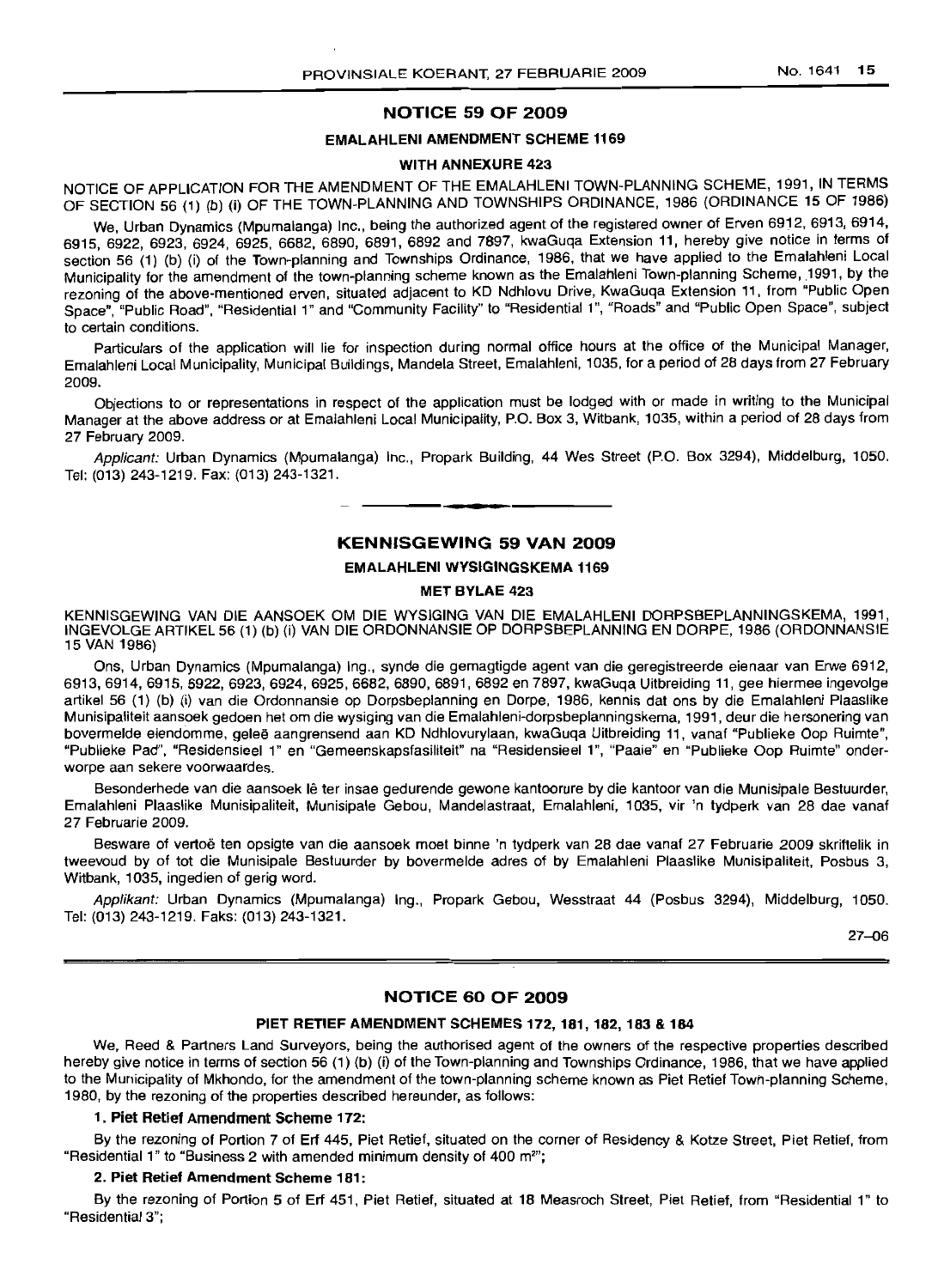#### 3. Piet Retief Amendment Scheme 182:

By the rezoning of the Remainder of Erf 164, Piet Retief, situated at 23 Kruger Street, Piet Retief, from "Residential 1" to "Business 2 with special uses for offices";

#### 4. Piet Retief Amendment Scheme 183:

By the rezoning of the Remainder of Erf 215, Piet Retief, situated at 37A Von Brandis Street, Piet Retief, from "Residential 1" to "Residential 3";

#### 5. Piet Retief Amendment Scheme 184:

By the rezoning of Portion 8 of Erf 445, Piet Retief, situated at Kotze Street, Piet Retief, from "Residential 1" to "Business 2 with amended minimum density of 400 m<sup>2</sup>".

Particulars of the applications will lie for inspection during normal office hours at the office of the Municipal Manager, Mkhondo Municipality, Mark Street, Piet Retief, for a period of 28 days from 27 February 2009.

Objections to or representations in respect of the application must be lodged with or made in writing to the Municipal Manager at the above address or at P.O. Box 23, Piet Retief, 2380, within a period of 28 days from 27 February 2009.

Address of agent: Reed & Partners, Professional Land Surveyors, P.O. Box 132, Ermelo, 2350. Tel. No. (017) 811-2348.

#### KENNISGEWING 60 VAN 2009

**•**

#### PIET RETIEF-WYSIGINGSKEMAS 172, 181, 182, 183 & 184

Ons, Reed & Vennote Landmeters, synde die gemagtigde agent van die eienaars van die onderskeie eiendomme hieronder beskryf gee hiermee ingevolge artikel 56 (1) (b) (i) van die Ordonnansie op Dorpsbeplanning en Dorpe, 1986, kennis dat ons by die Munisipaliteit van Mkhondo, aansoek gedoen het om die wysiging van die dorpsbeplanningskema bekend as Piet Retief-dorpsbeplanningskema, 1980, deur die hersonering van die eiendomme hieronder beskryf, soos volg:

#### 1. Piet Retief-wysigingskema 172:,

Deur die hersonering van Gedeelte 7 van Erf 445, Piet Retief, geleë op die hoek van Residency- & Kotzestraat, Piet Retief, vanaf "Residensieel 1" na "Besigheid 2 met 'n gewysigde minimum digtheid van 400 m<sup>2</sup>";

#### 2. Piet Retief-wysigingskema 181:

Deur die hersonering van Gedeelte 5 van Erf 451, Piet Retief, gelee in Measrochstraat 18, Piet Retief, vanaf "Residensieel 1" na "Residensieel 3";

#### 3. Piet Retief-wysigingskema 182:

Deur die hersonering van die Restant van Erf 164, Piet Retief, gelee in Krugerstraat 23, Piet Retief, vanaf "Residensieel 1" na "Besigheid 2 met spesiale gebruike vir kantore";

#### 4. Piet Retief-wysigingskema 183:

Deur die hersoneering van die Restant van Erf 215, Piet Retief, gelee in Von Brandisstraat 37A, Piet Retief, vanaf "Residensieel 1" na "Residensieel 3";

#### 5. Piet Retief-wysigingskema 184:

Deur die hersonering van Gedeelte 8 van Erf 445, Piet Retief, gelee in Kotzestraat, Piet Retief, vnaf "Residensieel 1" na "Besigheid 2 met 'n gewysigde minimum digtheid van 400 m<sup>2</sup>".

Besonderhede van die aansoeke lê ter insae gedurende gewone kantoorure by die kantoor van die Munisipale Bestuurder, Mkhondo Munisipaliteit, Markstraat, Piet Retief, vir 'n tydperk van 28 dae vanaf 27 Februarie 2009.

Besware teen of vertoë ten opsigte van die aansoeke moet binne 'n tydperk van 28 dae vanaf 27 Februarie 2009 skriftelik by of tot die Munisipale Bestuurder by bovermelde adres of by Posbus 23, Piet Retief, ingedien of gerig word.

Adres van agent: Reed & Vennote, Professionele Landmeters, Posbus 132, Ermelo, 2350. Tel. No. (017) 811-2348.

27-06

#### NOTICE 61 OF 2009

#### WHITE RIVER AMENDMENT SCHEME 314

I, Sibusiso Sithole, being the authorized owner(s) of Portion 2 of Holding 76, White River Agricultural Holdings Extension 1, hereby gives notice in terms of section 56 (1) (b) (i) of the Town-planning and Townships Ordinance, 1986 (Ordinance 15 of 1986), that I have applied at the Mbombela Local Municipality for the amendment of the town-planning scheme known as the White River Town-planning Scheme, 1989, by the rezoning of the above-mentioned property from "Agricultural" to "Special" for accommodation facility.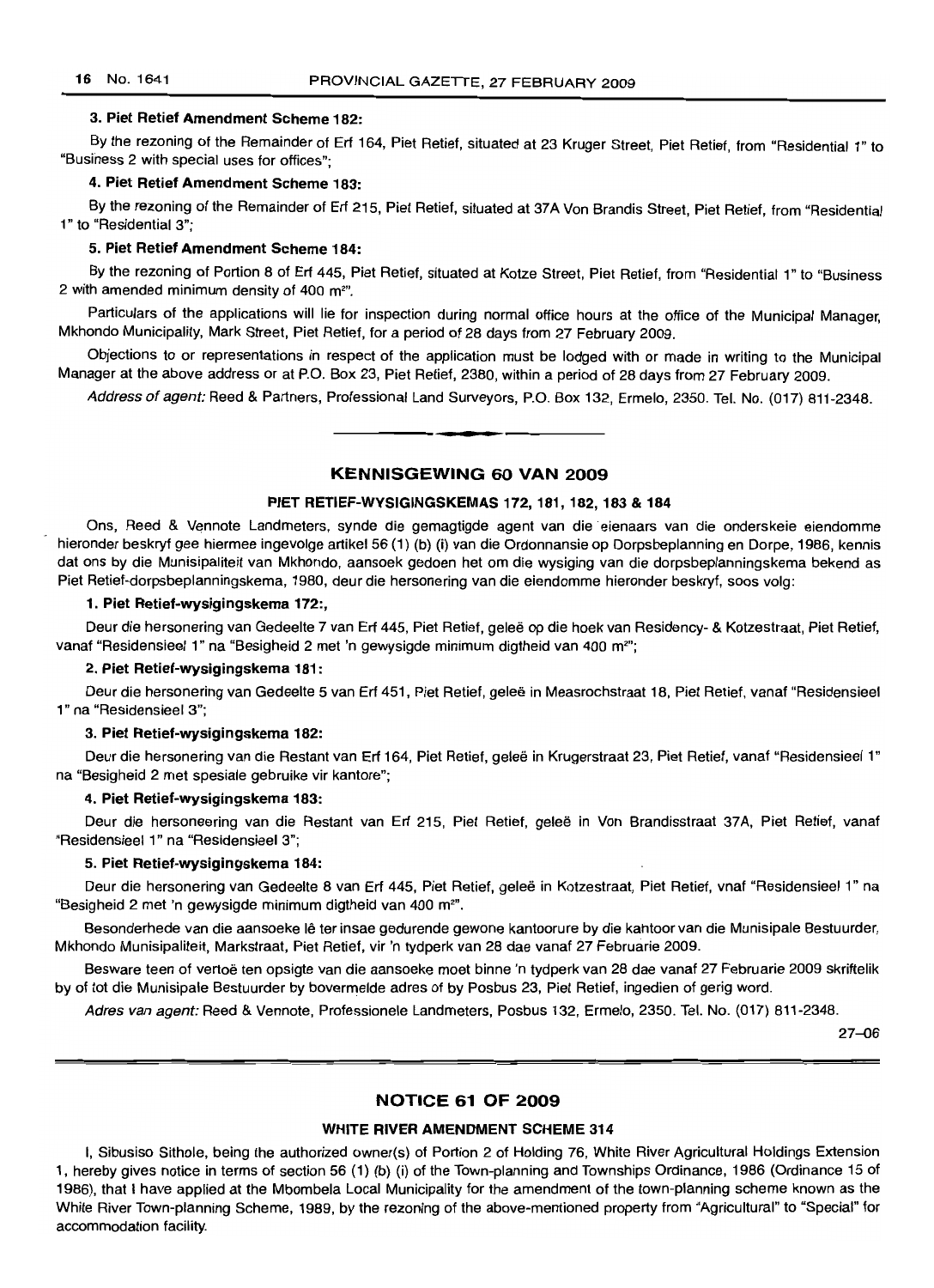Particulars of the application will lie for inspection during normal office hours at the office of the Municipal Manager, Mbombela Local Municipality, NO.1 Nel Street, Nelspruit, for a period of 28 days from 27 February 2009.

Objections to or representations in respect of the application must be lodged with or made in writing to the Municipal Manager at the above address or at P.O. Box 45, Nelspruit, 1200, within a period of 28 days from 27 February 2009.

Address of the applicant: P.O. Box 26761, Nelspruit, 1200. Cont. Fax 086 684 4101. .**-.**

#### **KENNISGEWING 61 VAN 2009**

#### **WHITE RIVER-WVSIGINGSKEMA 314**

Ek, Sibusiso Sithole, synde die gemagtigde eienaar van Gedeelte 2 van Hoewe 76, White River Landbouhoewes Uitbreiding 1, gee hiermee ingevolge artikel 56 (1) (b) (i) van die Ordonnansie op Dorpsbeplanning en Dorpe, 1986 (Ordonnansie 15 van 1986), kennis dat ek by die Mbombela Plaaslike Munisipaliteit aansoek gedoen het vir die wysiging van die dorpsbeplanningskema bekend as die White River-dorpsbeplanningskema, 1985, deur die hersonering van die eiendom hierbo beskryf vanaf "Landbou" na "Spesiaal" vir akkommodasie.

Besonderhede van die aansoeke lê ter insae gedurende gewone kantoorure by die kantoor van die Munisipale Bestuurder, Mbombela Plaaslike Munisipaliteit, Nelstraat 1, Nelspruit, vir 'n periode van 28 dae vanaf 27 Februarie 2009.

Besware teen of vertoë ten opsigte van die aansoek moet binne 'n tydperk van 28 dae vanaf 27 Februarie 2009 skriftelik by bogemelde adres of by die Munisipale Bestuurder by Posbus 45, Nelspruit, 1200, ingedien of gerig word.

Adres van applikant: Posbus 26761, Nelspruit, 1200. Kont: 086 684 4101.

27-6

#### **NOTICE 62 OF 2009**

NOTICE OF APPLICATION FOR THE DIVISION OF LAND IN TERMS OF SECTION 6 (1) (b) OF THE DIVISION OF LAND ORDINANCE, 1986 (ORDINANCE 20 OF 1986)

I, Mirna-Ann Mulder, being the authorised agent of the owner/s of the farm Doornhoek 582 IR, hereby give notice in terms of section 6 (1) (b) of the Division of Land Ordinance, 1986, that I have applied to the Dipaleseng Local Municipality, for the subdivision of the property into 2 (two) portions.

Particulars of the application will lie for inspection during normal office hours at the office of the Development Planning, Dipaleseng Local Municipality at the Civic Centre Building, Stuart Street, Balfour, for a period of 28 days from 27 February 2009.

Objections to or representations in respect of the application must be lodged with or made in writing to the Municipal Manager, Private Bag X1005, Balfour, 2410, and the agent, within a period of 28 days from 27 February 2009.

Full particulars of the application are also available from the agent, Mirna Mulder, at the following address: MM Town Planning Services, PO Box 296, Heidelberg, 1438. Tel: 082 400 0909. **.-**

## **KENNISGEWING 62 VAN 2009**

KENNISGEWING VAN AANSOEK OM ONDERVERDELING INGEVOLGE ARTIKEL 6 (1) (b) VAN ORDONNANSIE 20 VAN 1986 (VERDELING VAN GROND ORDONNANSIE)

Ek, Mirna-Ann Mulder, synde die gemagtigde agent van die geregistreerde eienaars van die plaas Doornhoek 582 IR, gee ingevolge artikel 6 (1) (b) van die Ordonnansie op Verdeling van Grond (No. 20 van 1986), kennis dat ek by die Dipaleseng Plaaslike Munisipaliteit aansoek gedoen het om die eiendom in 2 (twee) gedeeltes te verdee/.

Besonderhede van die aansoek lê ter insae gedurende gewone kantoorure by die kantoor van die Ontwikkelingsbeplanning, Dipaleseng Plaaslike Munisipaliteit, Stuartstraat, Balfour, vir 'n tydperk van 28 dae vanaf 27 Februarie 2009.

Besware teen of vertoë ten opsigte van die aansoek moet binne 'n tydperk van 28 dae vanaf 27 Februarie 2009 skriftelik by die Munisipale Bestuurder, pia Privaatsak X1005, Balfour, 2410, en die agent, ingedien of gerig word.

Besonderhede van die aansoek is ook beskikbaar by die agent, Mirna MUlder, by ondergemelde adres: MM Town Planning Services, Posbus 296, Heidelberg, 1438. Tel: 082 400 0909. mirna@townplanningservices.co.za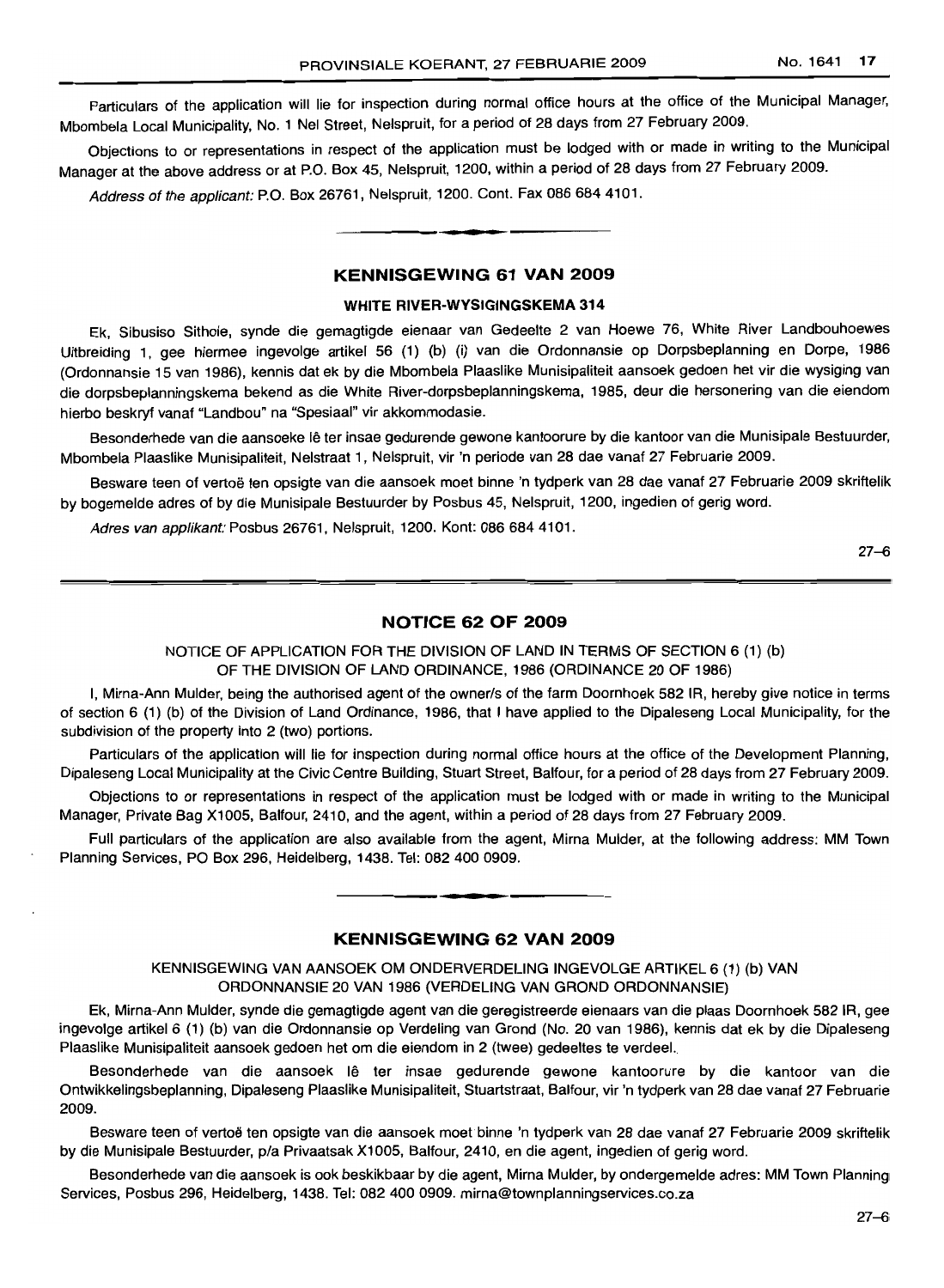## **NOTICE 63 OF 2009**

[REGULATION 21 (10) OF THE DEVELOPMENT FACILITATION REGULATIONS IN TERMS OF THE DFA, 1995]

## NOTICE OF LAND DEVELOPMENT AREA APPLICATION

B.M. Dry of Caz Dry Attorneys has lodged an application for the establishment of a land development area in terms of the Development Facilitation Act, 1995.

The application is for the development of the following land:

Remainder of Portion 23 of the farm Klipkopje 228 JT, Mpumalanga.

Portion 56 of the farm Klipkopje 228 JT, Mpumalanga.

The development will consist of the following:

- 84 residential erven.
- 6 private open space erven.
- An ert reserved for the provision of engineering services and water storage facilities.
- 2 erven, situated on either side of Road 0811, to be used as security access entrances to the estate.
- An ert reserved for public road purposes.
- 2 erven for the internal private road network throughout the estate.
- The Mpumalanga Development Tribunal is requested to suspend the provisions and application of the Subdivision of Agricultural Land Act, 1970 (Act No. 70 of 1970), pertaining to the subdivision of the land in question i.t.o. section 33 (2) (i) (iv) of the Development Facilitation Act, 1995 (Act No. 67 of 1995).
- The Mpumalanga Development Tribunal is requested to suspend the provisions and application of the Agricultural Holdings Act, 1919 (Act No. 22 of 1919), with regards to the excision of the Agricultural holdings from the Agricultural Holdings Act.
- The Mpumalanga Development Tribunal is requested to approve the layout plan and conditions of establishment of the development.

The relevant plans, documents and information are available for inspection at the offices of the designated officer of the Mpumalanga Development Tribunal at Simunye Corner Building, cnr, De Waal & Anderson Streets, Nelspruit, for a period of 21 days from 27 February 2009.

The application will be considered at a tribunal hearing to the held at Building 8, Riverside Government Complex, Nelspruit, on 4 June 2009 at 09hOO and the pre-hearing conference will be held at Building 8, Riverside Government Complex, Nelspruit, on 14 May 2009 at 09hOO.

Any person having an interest in the application should please note:

1. You may, within a period of 21 (twenty-one) days from the date of the first publication of this notice (27 February 2009), provide the designated officer with written objections or representations; or

2. if your comments constitute an objection to any aspect of the land development application, you must appear in person or through a representative before the Tribunal at the pre-hearing conference.

Any written objection or representation must be delivered to the Designated Officer (Mr. A van Niekerk/Mr. M.D. Taljaard), Private Bag X11219, Nelspruit, 1200, and if you have any queries, you may contact the designated officer on Tel: (013) 756-9016 and fax: (013) 756-9023.

Land developmant applicant: B.M. Dry (Caz Dry Attorneys), P.O. Box 1995, White River, 1240. Cell: 082 882 8250. Fax: (013) 752-5030. Email: caz@cazdryattorneys.co.za

**NOTICE 63 OF 2009**

**• I**

[UMTSETFOSIMISO 21 (10) WEMITSETFOTIMISO YEKUTFUTFUKISWA KWETINZAWO NGEKULANZELA IDFA, 1995]

#### SATISO SESICELO SEKUTFUTFUKISWA KWENDZAWO

B.M. Dry we Caz Dry Attorneys (boGcwetha), ufaka sicelo sekutfutfukiswa kwendzawo ngekweMtsetfo sisekelo lobukene netekutfutfukisa (Development Facilitation Act, 1995).

Lesicelo lesifakiwe sekutfutfukisa letindzawo letilandzelako:

Incenye lesele ye ncenye 23 yeliPulazi i-Klipkopje 228 JT, eMpumalanga.

Incenye 56 yeliPulazi i-Klipkopje 228 JT, eMpumalanga.

Lokutfutfukiswa kufaka ekhatsi loku lokulandzelako:

- Titandi tekuhlala letingu 84.
- Tindzawo letivulekile tangesese etitandini letingu 6.
- Sitandi lesibekelwe umsebenti bobunjiniyela nesakhiwo sendzawo yokubeka mandi.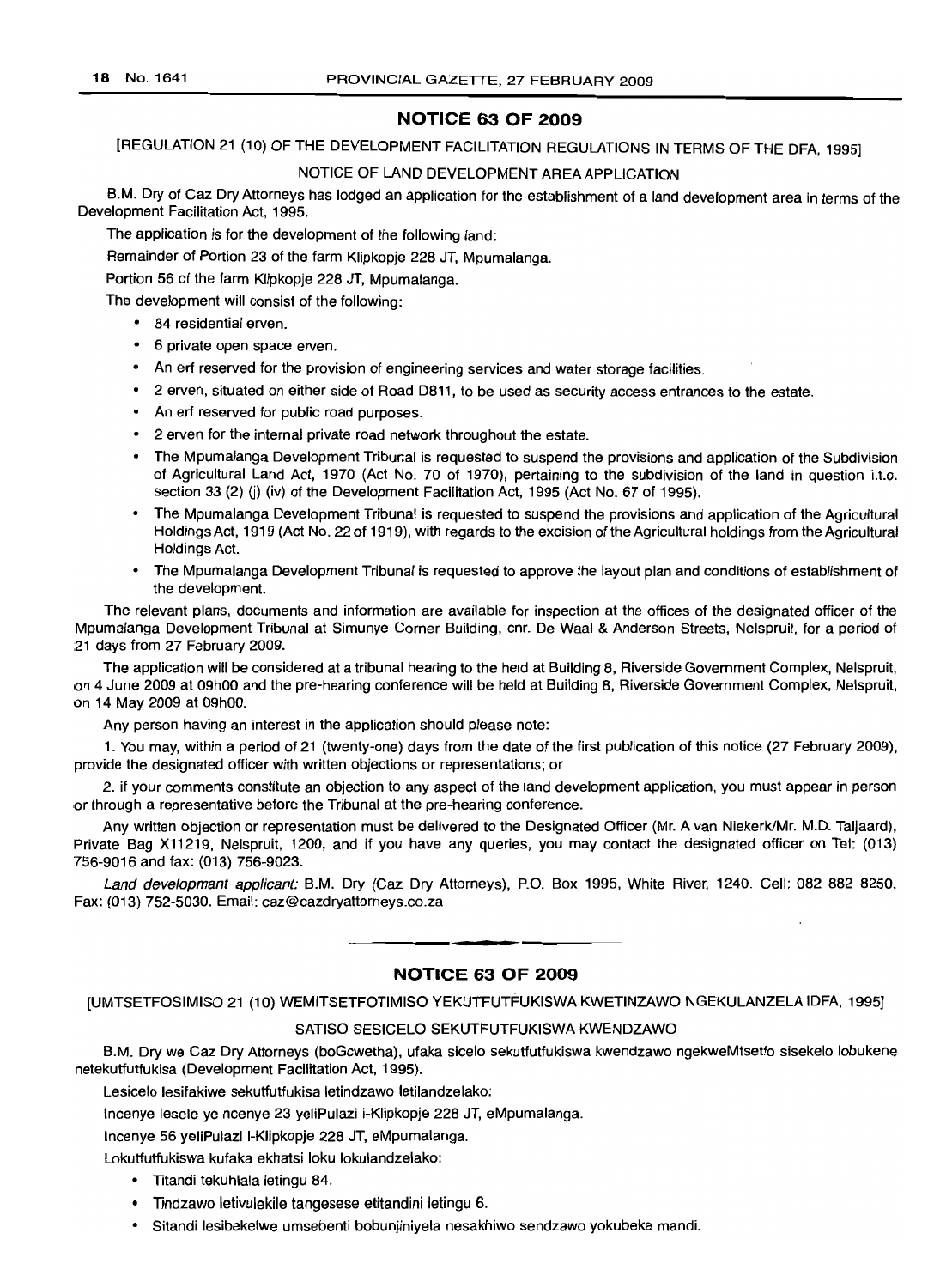- <sup>o</sup> Titandi letingu 2 letibekwe ngalana nangalana kwemgwaco D811, tekulawula kungena phakatsi ngendlela legadziwe.
- Sitandi semgwaco wemphakatsi.
- <sup>o</sup> Titandi temgwaco wangasese ngaphakatsi kwalenzawo yokufutfukiswa letingu 2.
- · IMpumalanga Development Tribunal icelwa kutsi ilengise nobe ibekele eceleni timfuno nemibandzela ve Subdivision of Agricultural Land Act, 1970 (Act 70 of 1970), lemayelana nekusikwa ticeshana kwalomhlaba lokukhulunywa ngawo, ngekweMgomo 33 (2) (j) (iv) we Development Facilitation Act, 1995 (Act 67 of 1995).
- · IMpumalanga Development Tribunal icelwa kutsi ilengise nobe ibekele eceleni timfuno nemibandzela ye Agricultural Holdings Act, 1919 (Act 22 of 1919), lemayelana nekukhishwa kwale-Agricultural Holding ku Agricultural Holding Act.
- IMpumalanga Development Tribunal icelwa kutsi ivumele lemidvwebo yekwakha ne conditions of establishment yokutfutfukiswa lenzawo.

Lokuphatselene nemidvwebo yekwakha, mibhalo lesemtsetfweni nemininingwane kuyatfolokala emaHhovisini alona loSikhulu lesigcotshiwe se Mpumalanga Development Tribunal kuSakhiwo sakaSimunye, cor. De Waal & Anderson Street, eNaspoti, sikhatsi lesilinganiselwa emalangeni langemashumi lamabili nakunye (21) kusukela ngamhlaka 27 February 2009.

Sicelo sitawucubungulwa ekulalelweni kwe-Tribunalletawubanjelwa ku Sakhiwo 8, Riverside Government Complex, eNaspoti ngamhlaka 4 June 2009 nga 09hOO. Kulalelwa phambilini kwalesicelo kutawubanjelwa kuSakhiwo 8, Riverside Government Complex, eNaspoti ngamhlaka 14 May 2009 nga 09hOO.

Noma ngubani lonenshisekelo ngalesicelo kumele ati loku lokulandzelako:

1. Uvumelekile kungakapheli emalanga langemashumi lamabili nakunye (21) kusukela ekuphumeni kwalesicelo (27 February 2009) kuniketa Sikhulu LesiGcotshiwe, lokubhaliwe macondzana nekuphikisana nobe mibono; nobe

2. uma umbono wakho unekuphikisana naloko lokuhlongotwako mayelana nekutfutfukisa kwalomhlaba kumele uvele wena matfupha nobe loyolokumele ekulalelweni phambilini kwe-Tribunal kulelilanqa lelingetulu lelibekiwe.

Nobe yini lebhaliwe lephikisana nobe lephawula ngalokulokuhlongotwako ingatfunyelwakuSikhulu lesiGcotshiwe (Mr. A van NiekerklMr. MD Taljaard), Private Bag X11219, Nelspruit, 1200, Futsi uma unemibuto ungatsintsana neSikhulu lesiGcotshiwe kulicingo (013) 766-6314/(013) 756-9016, noma ufekiseku (013) 756-9023.

Lofake lesicelo sekutfutfukisa: B.M. Dry (Caz Dry Attorneys), P.O. Box 1995, White River, 1240. Cell: 082 882 8250. iFekisi: (013) 752-5030. Email: caz@cazdryattorneys.co.za.

27-6

## **NOTICE 64 OF 2009**

MPUMALANGA GAMING ACT, 1995 (ACT 5 OF 1995), AS AMENDED

#### **APPLICATION FOR AN AMENDMENT OF SITE OPERATOR LICENCE**

Notice is hereby given that Floreat Riverside Lodge (Pty) Ltd, Registration No. 2002/014226/07, trading as Floreat Riverside Lodge, intends on submitting an application to the Mpumalanga Gaming Board on the 3rd of March 2009, for an amendment of a site operator licence.

The application will be open to public inspection at the offices of the Mpumalanga Gaming Board at 1st Avenue, White River, South Africa, 1240, from the 4th of March 2009.

1. The purpose of the application is to obtain permission to procure an interest in a licence.

2. The applicant's site premises is located at: 103 Old Lydenburg Road, Sabie, Mpumalanga.

3. The owners and/or managers of the site are as follows: Mr. C. Kazandjis and Ms. H Kazandjis.

Attention is directed to the provisions of section 26 of the Mpumalanga Gaming Act, 1995 (Act No. 5 of 1995), as amended, which makes provision for the lodging of written objections in respect of applications. Such objections should be lodged with the Chief Executive Officer, Mpumalanga Gaming Board, 1st Avenue, Private Bag X9908, White River, South Africa, 1240, within 30 days from the 3rd of March 2009.

## **NOTICE 65 OF 2009**

MPUMALANGA GAMING ACT, 1995 (ACT 5 OF 1995), AS AMENDED

#### **APPLICATION FOR A TRANSFER OF SITE OPERATOR LICENCE**

Notice is hereby given that Mr. NJG van der Westhuizen, trading as 30 Something, intends on submitting an application to the Mpumalanga Gaming Board on the 3rd of March 2009, for a transfer of a site operator licence.

The application will be open to public inspection at the offices of the Mpumalanga Gaming Board at 1st Avenue, White River, South Africa, 1240, from the 4th of March 2009.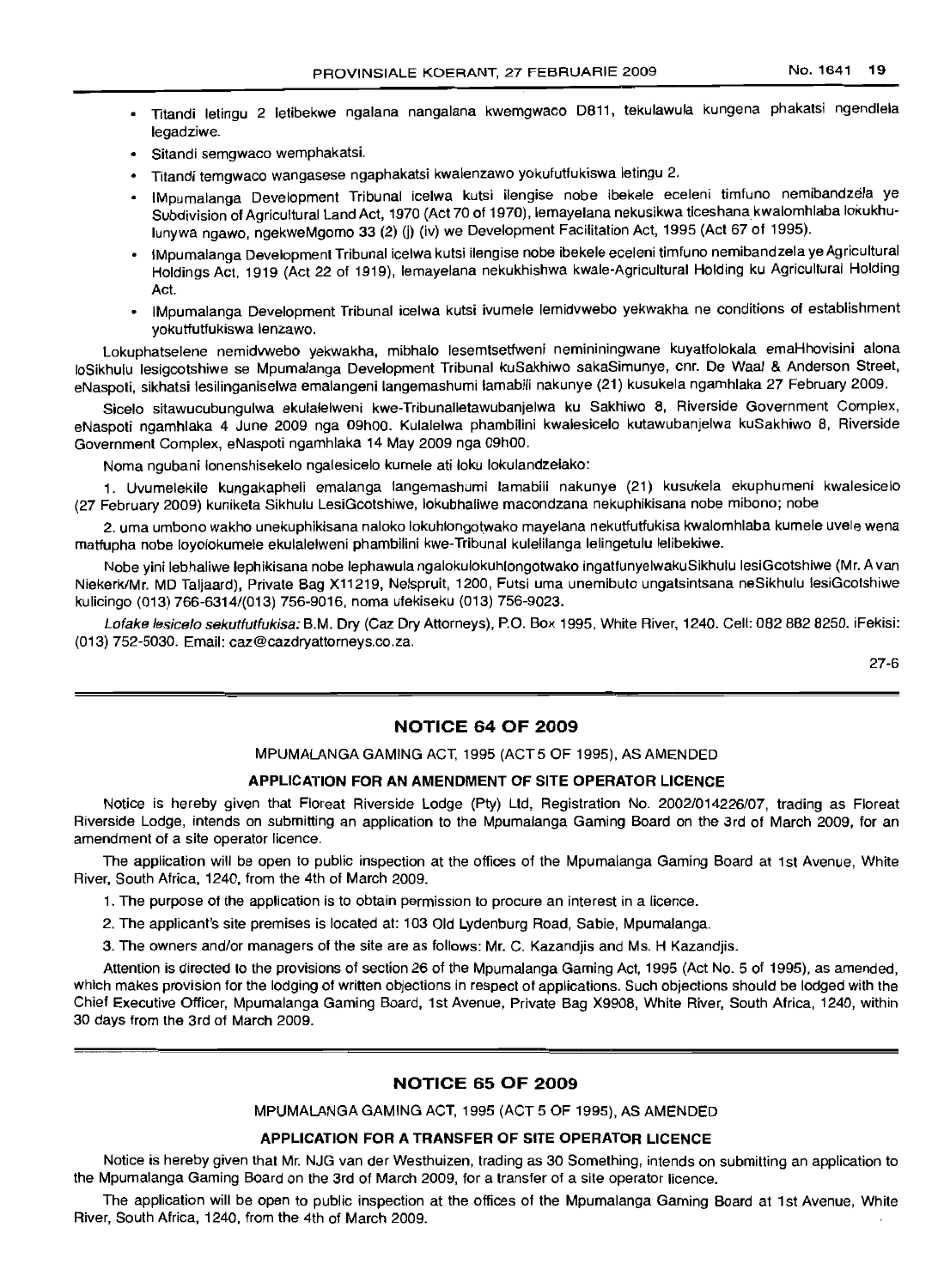1. The purpose of the application is to obtain a licence to operate and keep limited payout machines on the premises, in the Province of Mpumalanga.

2. The applicant's site premises is located at: R40 Rockysdrift Kraalcraft Centre, Mpumalanga.

3. The owners and/or managers of the site are as follows: Mr. NJG van der Westhuizen.

Attention is directed to the provisions of section 26 of the Mpumalanga Gaming Act, 1995 (Act No. 5 of 1995), as amended, which makes provision for the lodging of written objections in respect of applications. Such objections should be lodged with the Chief Executive Officer, Mpumalanga Gaming Board, 1st Avenue, Private Bag X9908, White River, South Africa, 1240, within 30 days from the 3rd of March 2009.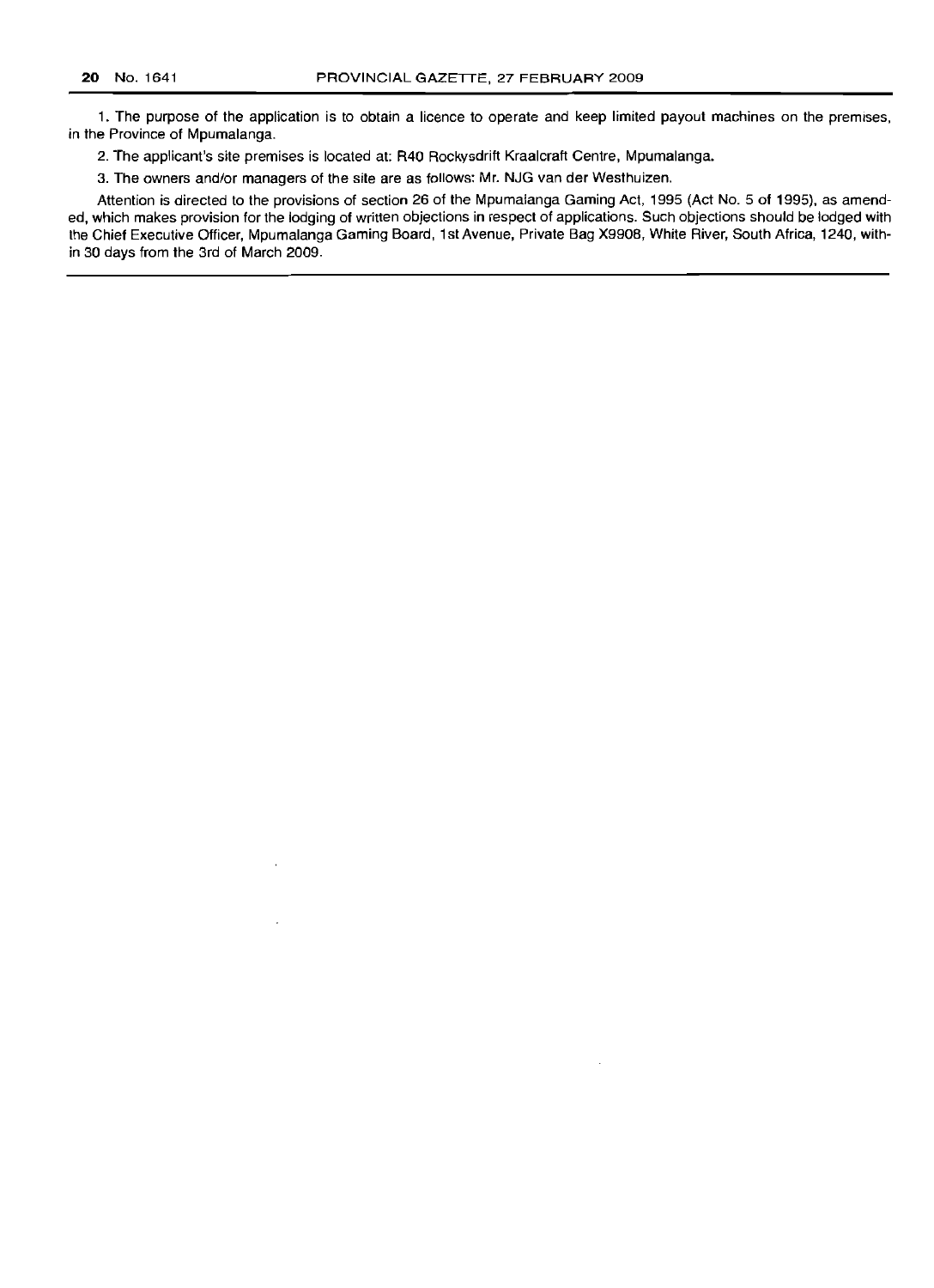# **LOCAL AUTHORITY NOTICES PLAASLIKE BESTUURSKENNISGEWINGS**

## **LOCAL AUTHORITY NOTICE 49**

#### eMALAHLENI LOCAL MUNICIPALITY PROCLAMATION OF THE TOWNSHIP TASBETPARK EXTENSION 23

In terms of section 125(1) of the Town-planning and Townships Ordinance, 1986 (Ordinance No. 15 of 1986), the eMalahleni Local Municipality hereby declares the Township of Tasbetpark Extension 23 to be an approved township, subject to the conditions as set out in the Schedule hereto.

#### SCHEDULE

CONDITIONS UNDER WHICH THE APPLICATION FOR TOWNSHIP ESTABLISHMENT IN TERMS OF THE PROVISIONS OF CHAPTER III OF THE TOWN PLANNING AND TOWNSHIPS ORDINANCE, 1986 (ORDINANCE 15 OF 1986) ON PORTION 197 (A PORTION OF PORTION 37) OF THE FARM KLiPFONTEIN NO. 322, REGISTRATION DIVISION J.S., PROVINCE MPUMALANGA, BY MARTINHO ESTEVAO PEREIRA FERNANDES (10 NO. 591226 5208 08 3), (HEREINAFTER REFERRED TO AS THE TOWNSHIP APPLICANT) BEING THE REGISTERED OWNER OF THE LAND HAS BEEN APPROVED.

- 1. CONDITIONS OF ESTABLISHMENT
	- 1.1 Name The name of the township shall be Tasbet Park Extension 23.
	- 1.2 Lay-out / Design The township shall consist of erven and streets as indicated on General Plan no: SG *2265/2008*
	- 1.3 Stormwater drainage and street construction
		- a) The township owner shall, on request by the local authority, submit to such authority a detailed scheme, complete with plans, sections and specifications, prepared by a civil engineer approved by the local authority, for the collection and disposal of stormwater throughout the township and abutting streets, where applicable, by means of properly constructed works and for the construction, tarmacadimising, kerbing and channelling of the streets therein, together with the provision of such retaining walls as may be considered necessary by the local authority.

The scheme shall provide for the collection of stormwater in french drains, from where it shall be carried off in watertight pipes made of durable material approved by the local authority, in such a manner that water will not dam up or infiltrate on or near the surface of the land.

The scheme will furthermore indicate the route and gradient by which an erf gains access to the adjacent street.

- b) The township owner shall, when required by the local authority to do so, carry out the approved scheme at his own expense on behalf and to the satisfaction of the local authority under the supervision of a civil engineer approved by the local authority;
- c) The township owner shall be responsible for the maintenance of the streets to the satisfaction of the local authority until the street have been constructed as set out in sub clause (a);
- d) If the township owner fails to comply with the provisions here from, the local authority shall be entitled to do the work at the cost of the township owner.
- 1.4 Streets The township owner shall form, grade, maintain and tar the streets to the satisfaction of the Emalahleni Local Municipal Council until the Local Municipal Council if applicable has accepted responsibility.
- 1.5 Disposal of existing conditions of title All erven shall be made SUbject to existing conditions of title and servitudes, if any including the reservation of mineral rights.
- 1.6 Removal, repositioning or replacement of municipal services If, by reasons of the establishment of the township, it should become necessary to remove, reposition or replace any existing municipal services, the cost thereof shall be borne by the township owner.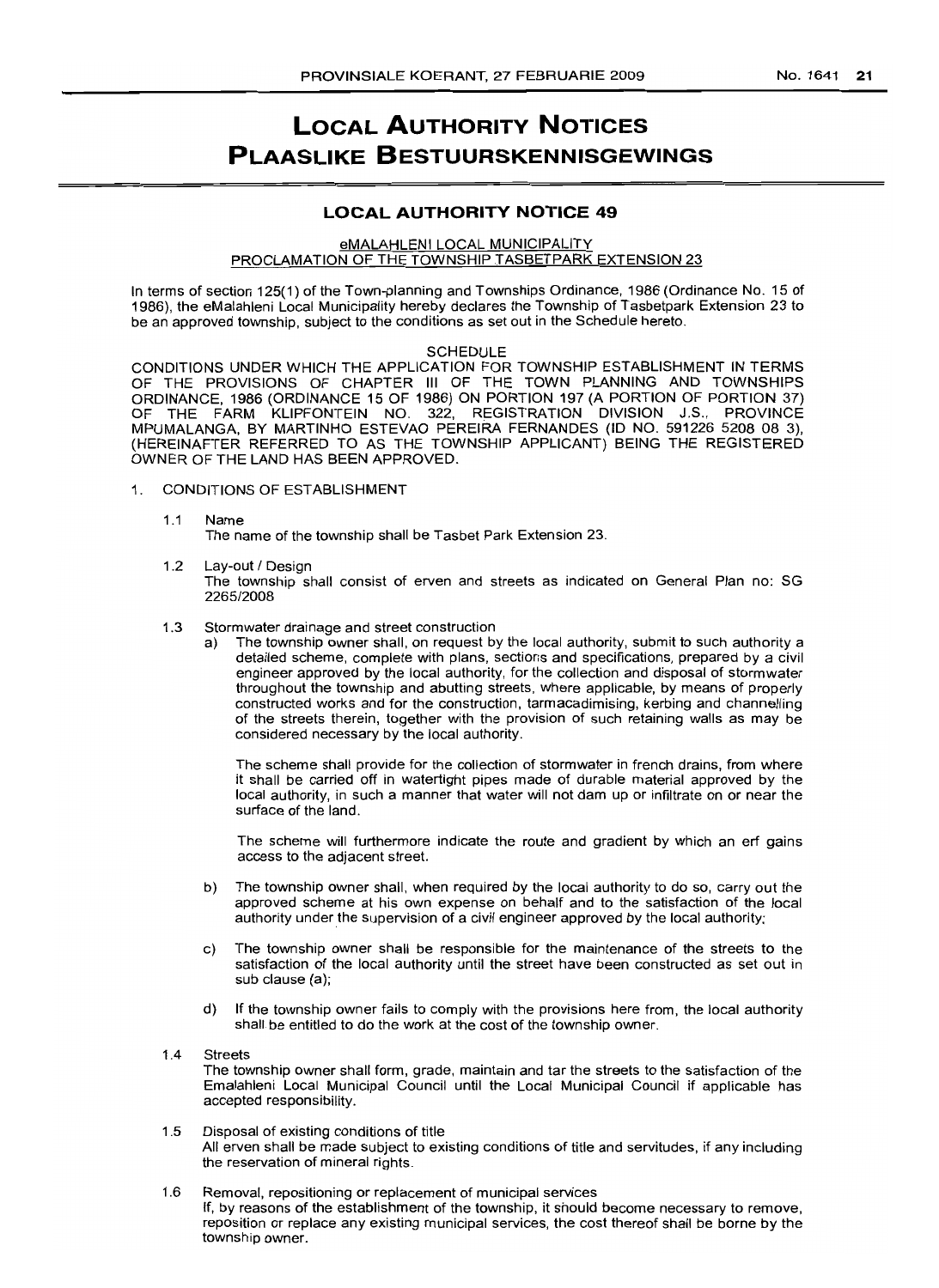1.7 Repositioning of circuits

If, by reason of the establishment of the township, it should become necessary to reposition any existing circuits of Eskom, the cost shall be borne by the township owner.

- 1.8 Installation and provision of services The township owner shall install and provide all internal services of the township, as provided for in the services agreement entered into with Emalahleni Local Municipal Council.
- 1.9 Amendment of town planning scheme The township owner must immediately upon approval of the amendment scheme, make the necessary arrangements to amend the relevant town-planning scheme by including the township.
- 1.10 Land for Municipal Uses Proclaimed roads must be transferred to the local authority at the cost of the township owner.
- 2. CONDITIONS OF TITLE
	- 2.1 Disposal of existing conditions All erven must be subject to the existinq title conditions and servitude's, if any, including the reservation of mineral rights, as applicable, in accordance with and as proven by a surveyor's certificate.
- 3. CONDITIONS OF TITLE IMPOSED BY THE EMALAHLENI LOCAL MUNICIPALITY IN ACCORDING TO THE PROVISIONS OF THE TOWN PLANNING AND TOWNSHIPS ORDINANCE, 1986 (ORDINANCE 15 OF 1986)

All erven with the exemption of roads are subject to the following conditions:

- 3.1 The erf is SUbject to a servitude, 2 meters wide, in favour of the Local Authority, for sewerage and other municipal purposes, along anyone of the boundaries other than a street boundary and in the case of a panhandle erf, an additional servitude of 2 meters wide across the entrance of the erf, if and when required by the Local Authority, provided that the Local Authority may relax or grant exemption from the required servitudes.
- 3.2 No building or other structure shall be erected within the aforesaid servitude area and no large-rooted trees shall be planted within the area of such servitude or within 2 meters thereof.
- 3.3 The Local Authority shall be entitled to deposit temporarily on the land adjoining the aforesaid servitude such material as may be excavated by it during the course of the construction, maintenance or removal of such sewerage mains and other works as it, in its discretion, may deem necessary and shall further be entitled to reasonable access to the said land for the aforesaid purpose, subject to any damage done during the process of the construction, maintenance or removal of such sewerage mains and other works being made good by the Local Authority. .
- 4. CONDITIONS THAT BESIDES THE EXISTING PROVISIONS OF THE TOWN PLANNING SCHEMES IN ACCORDANCE WITH THE PROVISIONS OF SECTION 125 OF THE ORDINANCE MUST BE INCORPORATED WITHIN THE TOWN PLANNING SCHEME
	- a. General conditions (applicable to all stands)
		- i. Except with the written consent of the local authority and subject to such conditions as can be laid down, nor the owner, nor any body else may
			- a) Except to prepare the stand for building purposes, extract any material thereof;
			- b) Sink wells or boreholes thereon or draw any underground water out of the stand, or c) For any purpose, manufacture tiles or earthen pipes or any article of a similar nature on the stand.
		- ii. Where it is not possible to carry off stormwater from stands with a higher altitude directly to a public road, the owner of the stand at the lower altitude has to accept that storm water flow on his property and has to let it flow over it;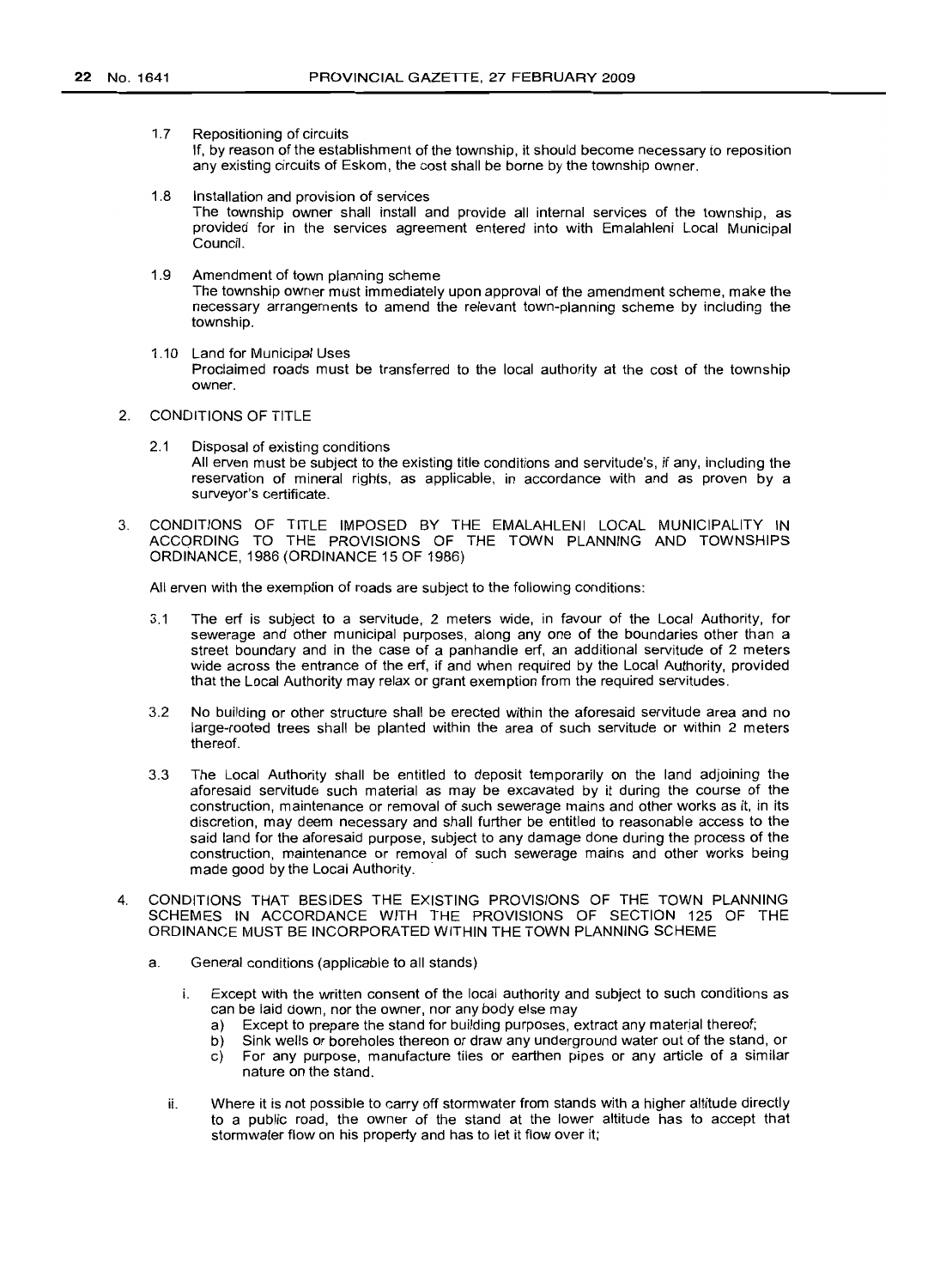- 
- iii. The placement of buildings, including· outside buildings on the stand, as well as entrances to and exits from the stand to a public road system, has to be to the satisfaction of the local authority.
- iv. The main building, that must be a complete building and not one that is partly constructed for completion later, must be erected simultaneously with or before the erection of the outside buildings.
- v. No material or goods of any nature may be dumped or placed in the building restriction zone along any street, and such zone may not be used for any other purpose than that of lawns, gardens, parking, or access roads. With the understanding that should it be necessary to erect a screen wall on such boundary the local authority may relax this condition subject to such conditions to be determined by him.
- vi. A screen wall or walls must be erected and maintained, such as and when the local authority requested and to his satisfaction.
- vii. In the event that the property is fenced, such fence and the maintenance thereof have to be to the satisfaction of the local authority.
- viii. The registered owner is responsible for the maintenance of the whole development on the stand. Should the local authority be of the opinion that the maintenance of the development on any part of the stand is not satisfactory, the local authority has the right to undertake such maintenance himself of which the cost will be for the account of the owner.
- ix. No French drain may be permitted on the stand.
- x. Trenches and excavations for foundations, pipes, cables or any other purposed must be filled up and compacted properly with damp soil in layers not thicker than 150mm to the same density grade as surrounding material and to the approval of the local authority.
- xi. All pipes carrying water must be waterproof and must be supplied with waterproof flexible connections.
- xii. The whole area of the stand must be drained to the satisfaction of the Local authority to prevent the damming up of surface water, and water from roof gutters must be shed away from foundations.
- xiii. Suggestions to overcome disadvantageous soil conditions to the satisfaction of the local authority must be contained in all building plans submitted for approval, and all buildings must be erected in accordance with such preventative measures that were accepted by the local authority.
- xiv. If required a soil report compiled by a qualified person acceptable to the local authority, which indicates the soil conditions of the stand as well as recommendations for suitable foundation methods and depths, must be submitted simultaneously with the building plans to the local authority before any building activities may proceed on the stand.
- xv. To overcome the disadvantageous soil conditions on the stand the foundations and other structural building conditions as indicated on the building plans, submitted to the local authority, must be shown on the plan.
- xvi With submittance of a certificate to the Registrar of Deeds by the local authority, indicating that the township was included within an approved town-planning scheme, and that the scheme contains conditions that are in accordance with the conditions as contained here, such title conditions may lapse.
- xvii. Because this erf forms part of land that was undermined, or may be undermined and may be subject to subsidence, consolidation, shock and cracks because of mining activities in the past the present and the future, the owner thereof excepts all responsibility for any damage to land or buildings thereon because of such, subsidence, consolidation, shock and cracks.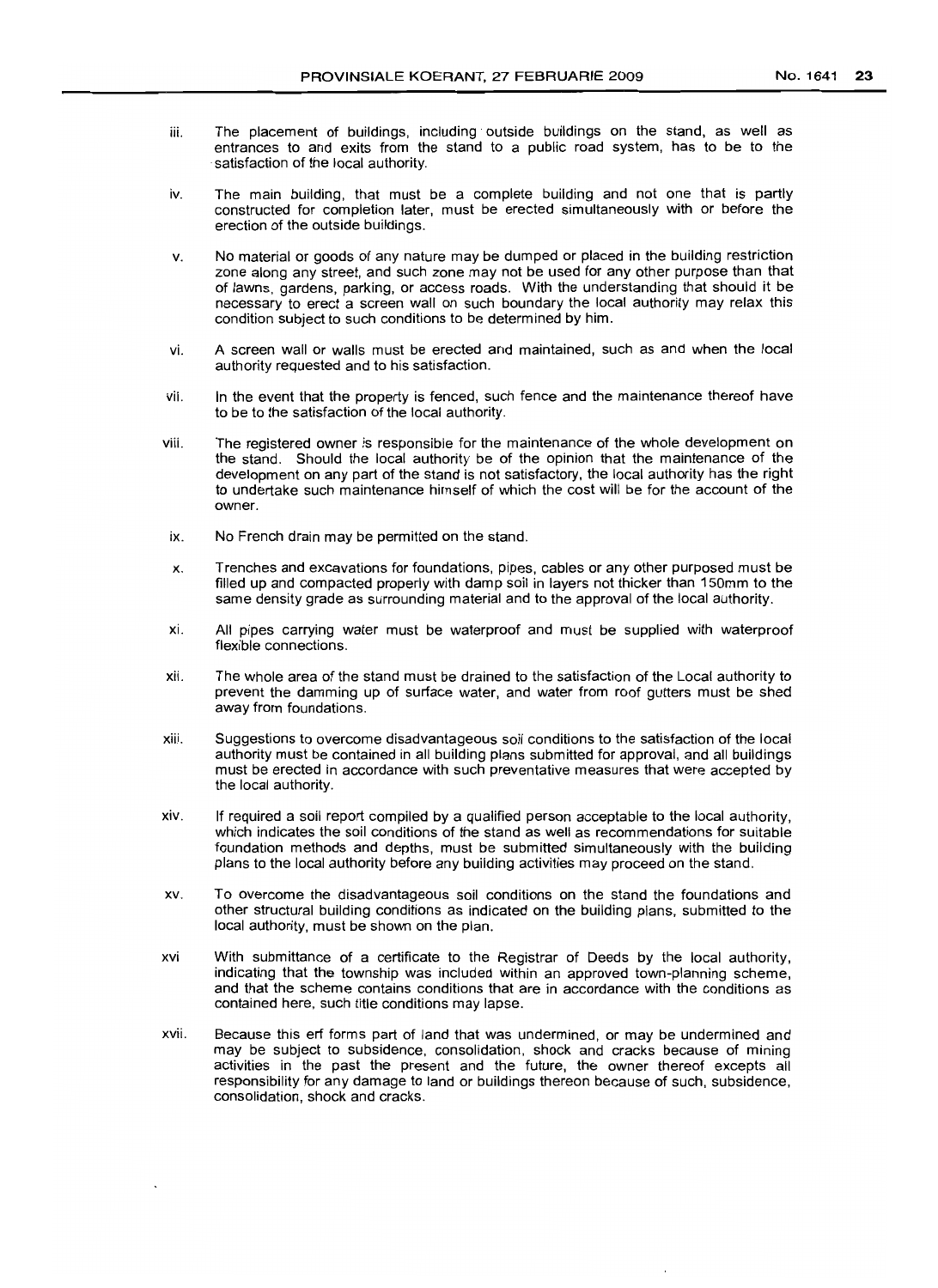- 5. CONDITIONS THAT, IN ADDITION TO THE EXISTING STIPULATIONS OF THE TOWN PLANNING SCHEME, IN RESPECT OF ARTICLE 125 OF THE TOWN PLANNING AND TOWNSHIPS ORDINANCE 15 OF 1986, MUST ALSO BE INCLUDED IN THE TOWN PLANNING SCHEME
	- 5,1. Zoning

The following zonings must be awarded to erven:

- a. ERVEN 3871 3892
	- The use zone of the erven shall be "Industrial 3",
	- Coverage:  $75\%$ <br>• F.A.R.: 1
	- FAR.: 1
	- Height: 2 storeys.
- b. ERF 3893

The use zone of the erven shall be "Private Road 2".

5.2 BUILDING LINE RESTRICTION

ERF 3883 AND 3884

A one (1) metre building line restriction is applicable on the western rear boundary abutting Watermeyer Street.

ERF 3871 - 3882, 3885 - 3892

A five (5) metre building line restriction is applicable on the western rear boundary abutting Watermeyer Street.

 $\ddot{\phantom{a}}$ 

ALL OTHER BOUNDARIES As approved on a Site Development Plan,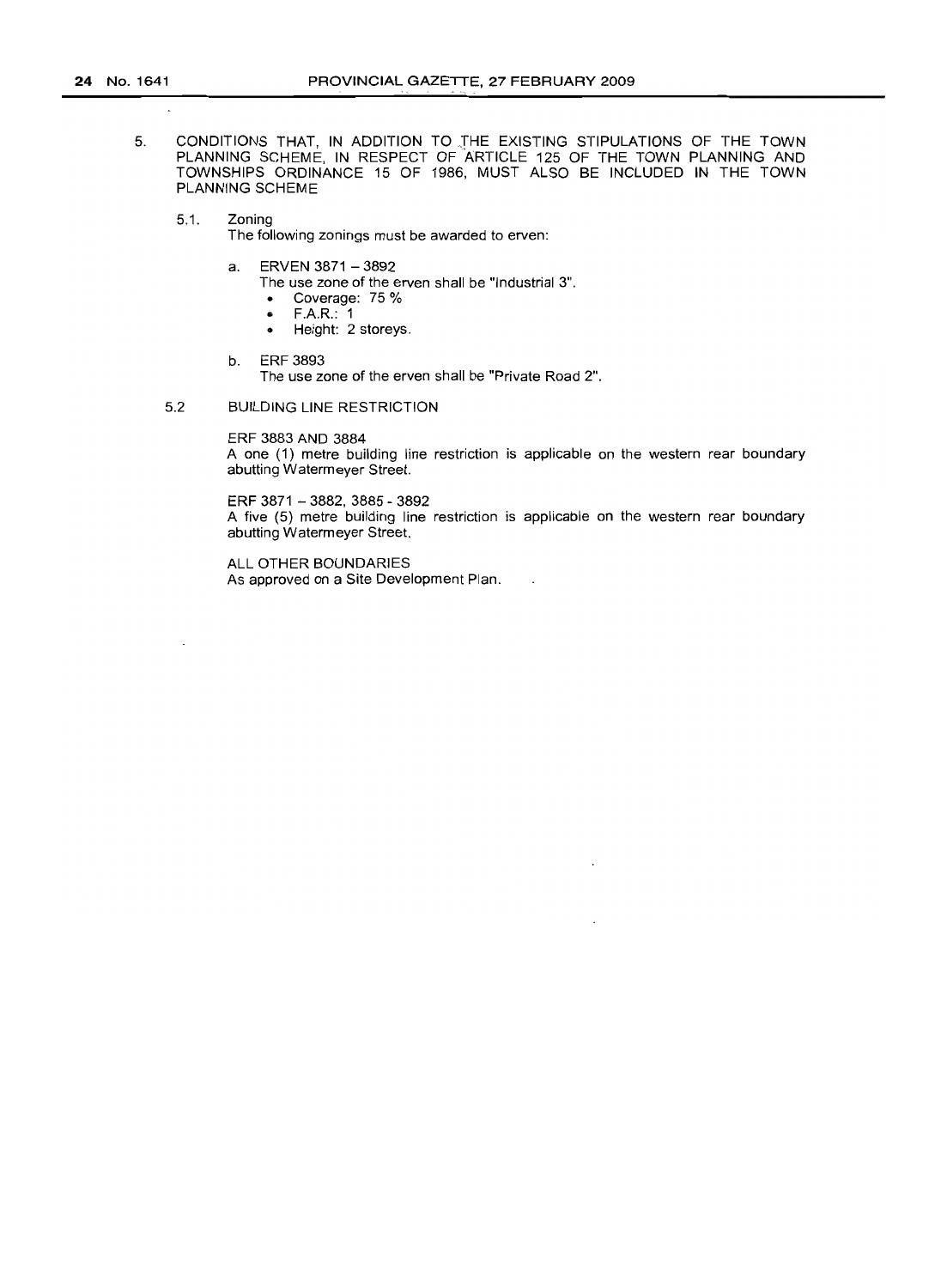## **LOCAL AUTHORITY NOTICE 50**

#### eMALAHLENI LOCAL MUNICIPALITY NOTICE OF APPROVAL OF eMAHLAHLENI AMENDMENT SCHEME 1160

The Local Municipality of eMalahleni declares hereby in terms of the provisions of section 125 (1) of the Town-Planning and Townships Ordinance, 1986, that it has approved an amendment scheme, being an amendment of the eMalahleni Town-Planning Scheme, 1991, comprising the same land as included in the township Tasbetpark Extension 23.

Map 3 and the scheme clauses of the amendment scheme are filed with the Director, Department of Agriculture and Land Administration Mpumalanga Province, and the Municipal Manager, eMalahleni Local Municipality and are open for inspection at all reasonable times. This amendment is known as eMalahleni Amendment Scheme 1160 and shall come into operation on date of publication of this notice.

A.M. LANGA MUNICIPAL MANAGER Civic Centre Mandela Street eMALAHLENI 1035 P.O. Box 3 WITBANK 1035

Notice Number Publication date:

36/2009 Provincial Gazette of Mpumalanga: 27 February 2009